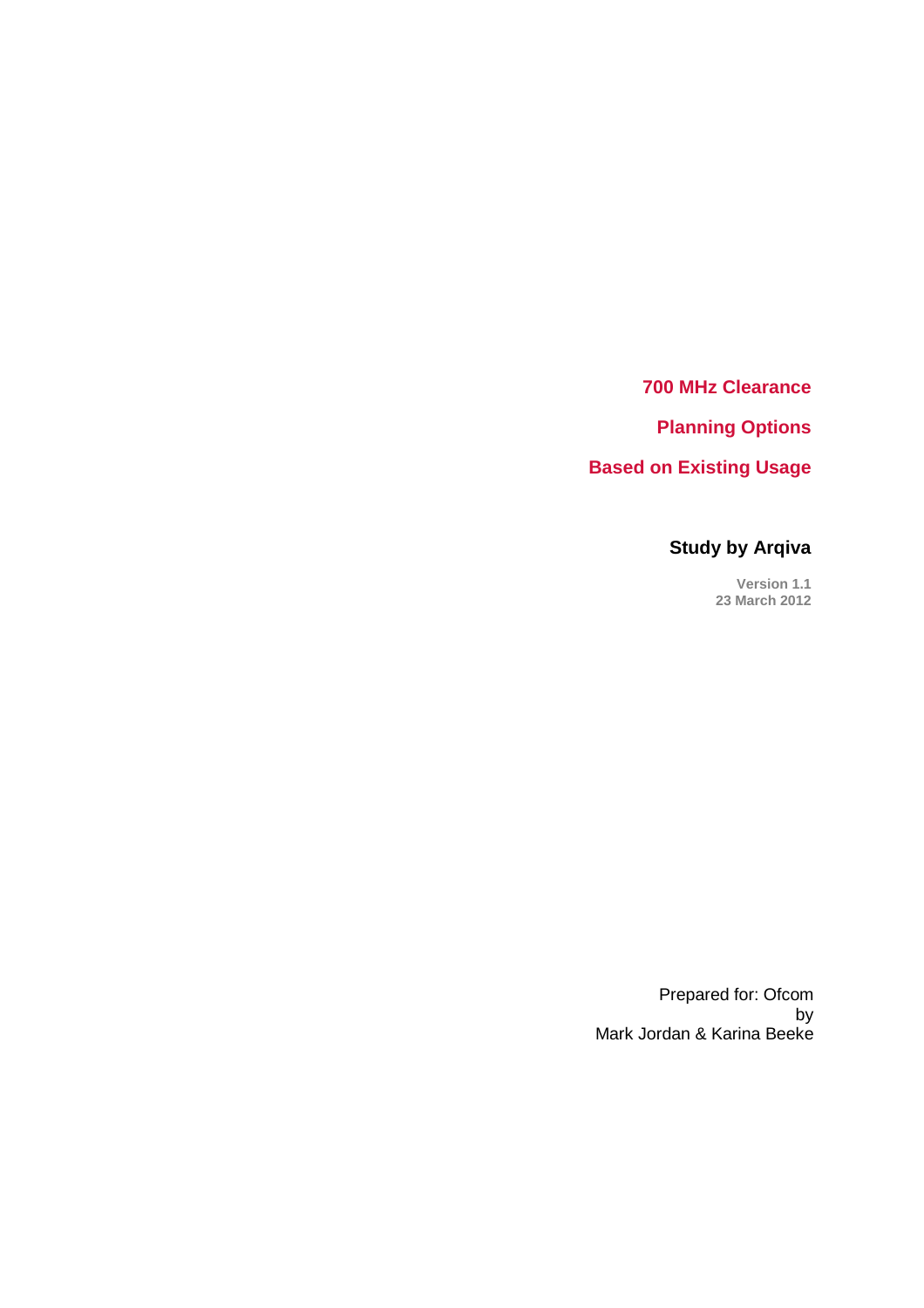The information contained in this document has been compiled by Arqiva Spectrum Planning for Ofcom. It provides independent technical advice investigating options for clearing the 700 MHz Band. This document does not constitute a recommendation, commitment or agreement. It does not represent Arqiva policy.

While the information contained in this document is believed to be correct at the time of issue, neither Arqiva Spectrum Planning nor its advisors will accept any liability for its accuracy, adequacy or completeness and no express or implied warranty is given relating to the information contained in this document.

This report does not represent Ofcom policy



Summary Report 700 MHz Band : Clearance PAGE 2 OF 33

23 March 2012 Version 1.1 Arqiva

All rights reserved. Passing on and copying of this document, use and communication of its content not permitted without written authorisation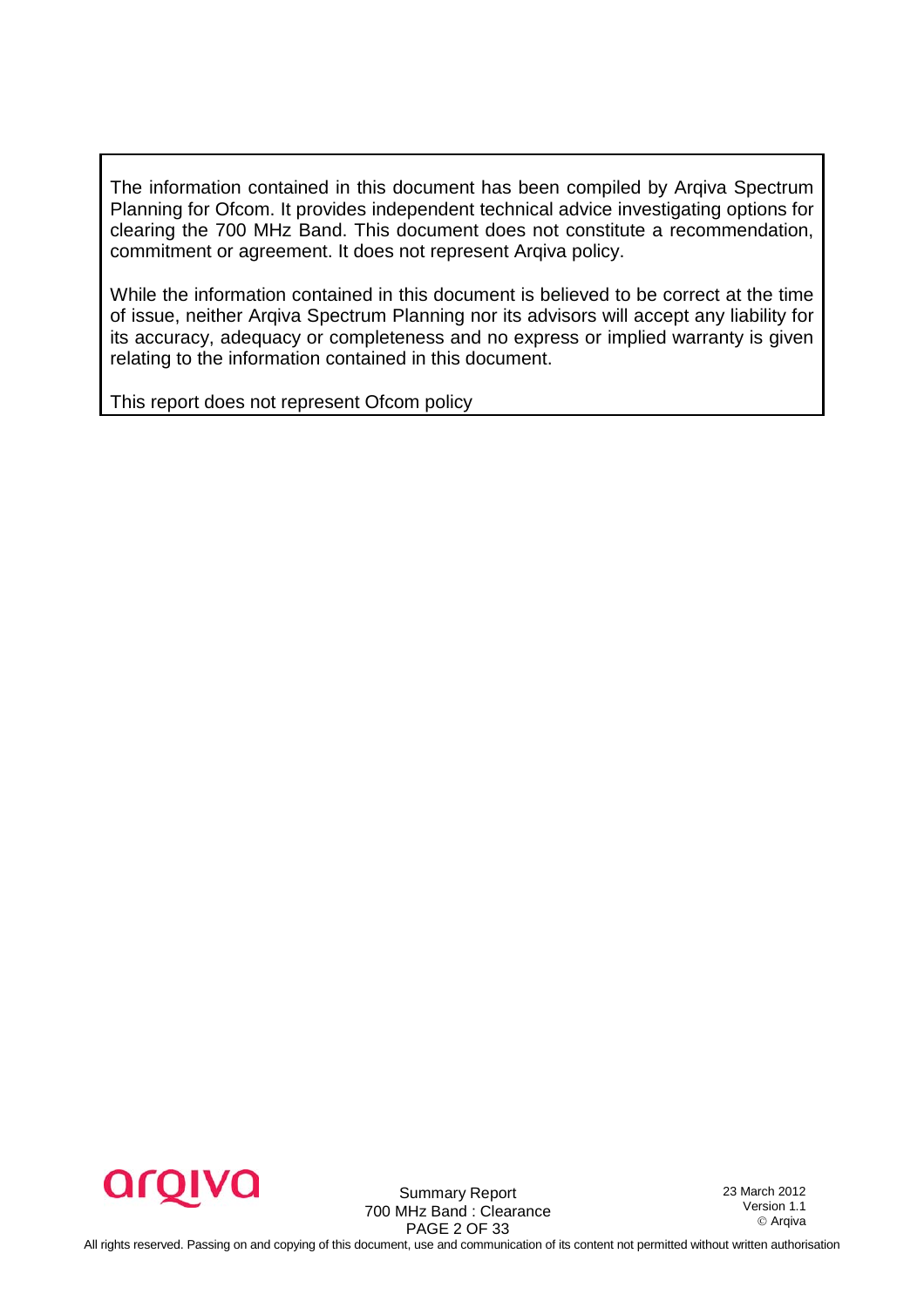## **TABLE OF CONTENTS**

| $\mathbf{1}$ .                           |                                                                    |  |
|------------------------------------------|--------------------------------------------------------------------|--|
| 2.                                       |                                                                    |  |
| 3.                                       |                                                                    |  |
| $\overline{4}$ .<br>4.1.<br>4.2.         | 4.2.1.<br>4.2.2.<br>4.2.3.<br>4.2.4.<br>4.2.5.<br>4.2.6.<br>4.2.7. |  |
| 5.                                       |                                                                    |  |
| 6.<br>6.1.<br>6.3.<br>7.<br>7.1.<br>7.3. | 6.1.1.<br>6.1.2.<br>6.2.2.<br>7.1.2.                               |  |
| 8.<br>8.1.<br>8.2.<br>8.3.               | 8.1.3.                                                             |  |
| 9.                                       |                                                                    |  |
|                                          |                                                                    |  |
|                                          |                                                                    |  |



23 March 2012 Version 1.1 © Arqiva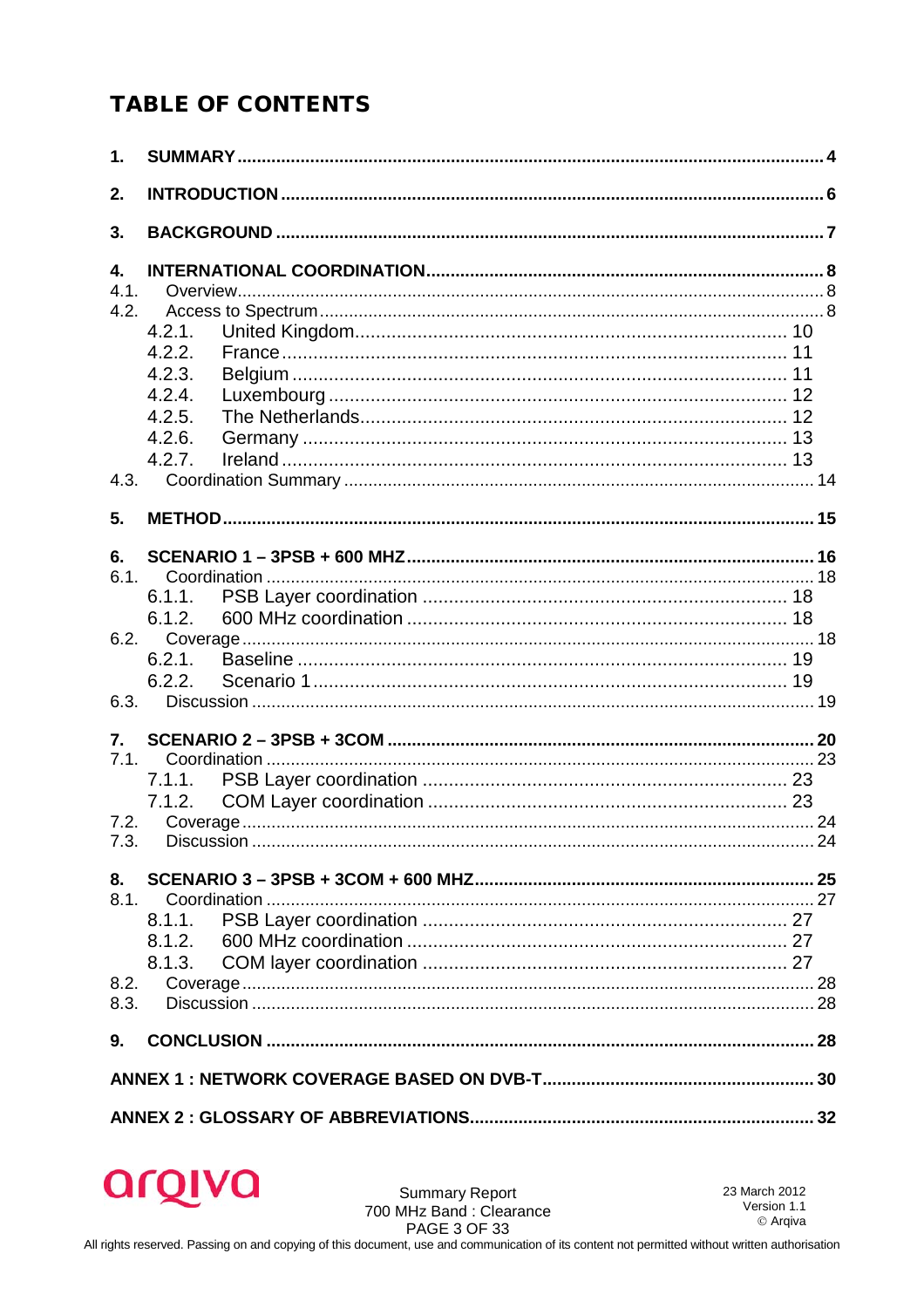## <span id="page-3-0"></span>**1. Summary**

A preliminary investigation into the impact of clearing digital terrestrial television (DTT) services from the 700 MHz band has been carried out. As part of the work, three scenarios based on clearance plans which used existing 'Spectrum Rights' were considered; the three scenarios being

- 1. Reconstitute the three PSB layers using channels 21 to 48 but excluding the 600 MHz band, channels 31 to 38, which would remain as presently coordinated.
- 2. Reconstitute the three PSB layers as per scenario 1. Use any remaining spectrum, including the 600 MHz band, to recreate the three COM layers.
- 3. Reconstitute the three PSB and three COM layers (six layers total) using channels 21 to 48 but excluding the 600 MHz band, channels 31 to 38, which remain as presently coordinated – a total of nine layers.

The work carried out on these three scenarios has shown that, based on existing 'Spectrum Rights', it could be possible to reconstruct the three public service broadcast (PSB) layers (multiplexes) with coverage comparable to that of existing PSB services.

In addition to the PSB services, depending on how radical a solution is adopted, additional layers could be implemented. However, whilst more radical solutions, particularly those that use national SFNs, offer greater coverage or more layers or both, they become increasingly difficult to coordinate.

The success of any 700 MHz clearance plan will depend on agreement being reached by all administrations involved in the process. The key to success will be a plan that provides each administration with fair and equitable access to spectrum. With a reduction in the amount of spectrum available for DTT services, administrations may have to accept that, if planning is based on existing 'Spectrum Rights', a pro-rata reduction will be required on the number of layers sought. Applying this principle to the UK limits it to six layers, effectively eliminating the possibility of successfully coordinating scenario 3.

Consequently, basing a DTT clearance plan on existing 'Spectrum Rights' limits the UK to the first two scenarios. Scenario 1, the easier of the two to coordinate, would replicate the existing coverage of the three PSB layers and maintain the rights of the channels in the 600 MHz band. Scenario 2 should provide three layers with coverage matching that of existing PSB services as well as three COM layers with coverage comparable to existing coverage.

The investigation was originally carried out on the basis that DTT clearance of the 700 MHz band would occur some time after 2020 and at this time DVB-T2 would be the transmission standard used across Europe for the remaining broadcast spectrum. The decisions made at the recent World Radio



700 MHz Band : Clearance Existing Spectrum Rights PAGE 4 OF 33

23 March 2012 Version 1.1 Arqiva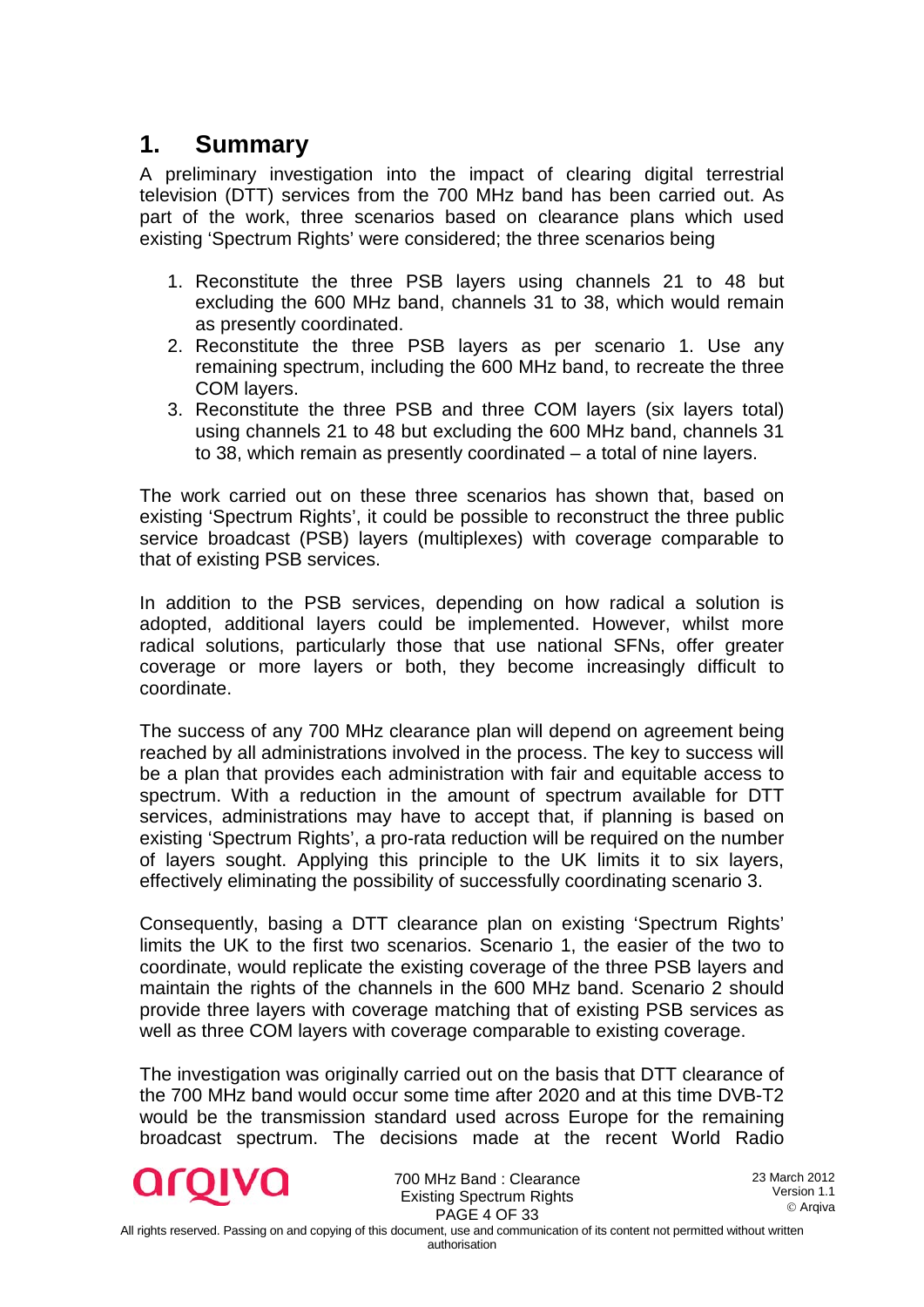Conference in Geneva (WRC-12) may result in DTT clearance of the 700 MHz spectrum occurring earlier than 2020. Early DTT clearance of the 700 MHz spectrum would mean that many countries, including the UK, will not have fully migrated to DVB-T2. This will mean that any DTT clearance plan could need an option to use DVB-T which would significantly limit the planning options and would have some impact on coverage.

For the three scenarios considered,

- The PSB layers can use either DVB-T or DVB-T2.
- The 600 MHz or COM layers based on national SFNs can only operate using DVB-T2.
- The non PSB networks based on an MFN structure could use DVB-T instead of DVB-T2 albeit with some reduction in coverage.

This means that if clearance planning is based on the use of DVB-T then scenario 2 is the only viable option. Whereas this should maintain the coverage of the PSB services at existing levels, coverage of COM services will be reduced.



700 MHz Band : Clearance Existing Spectrum Rights PAGE 5 OF 33

23 March 2012 Version 1.1 Arqiva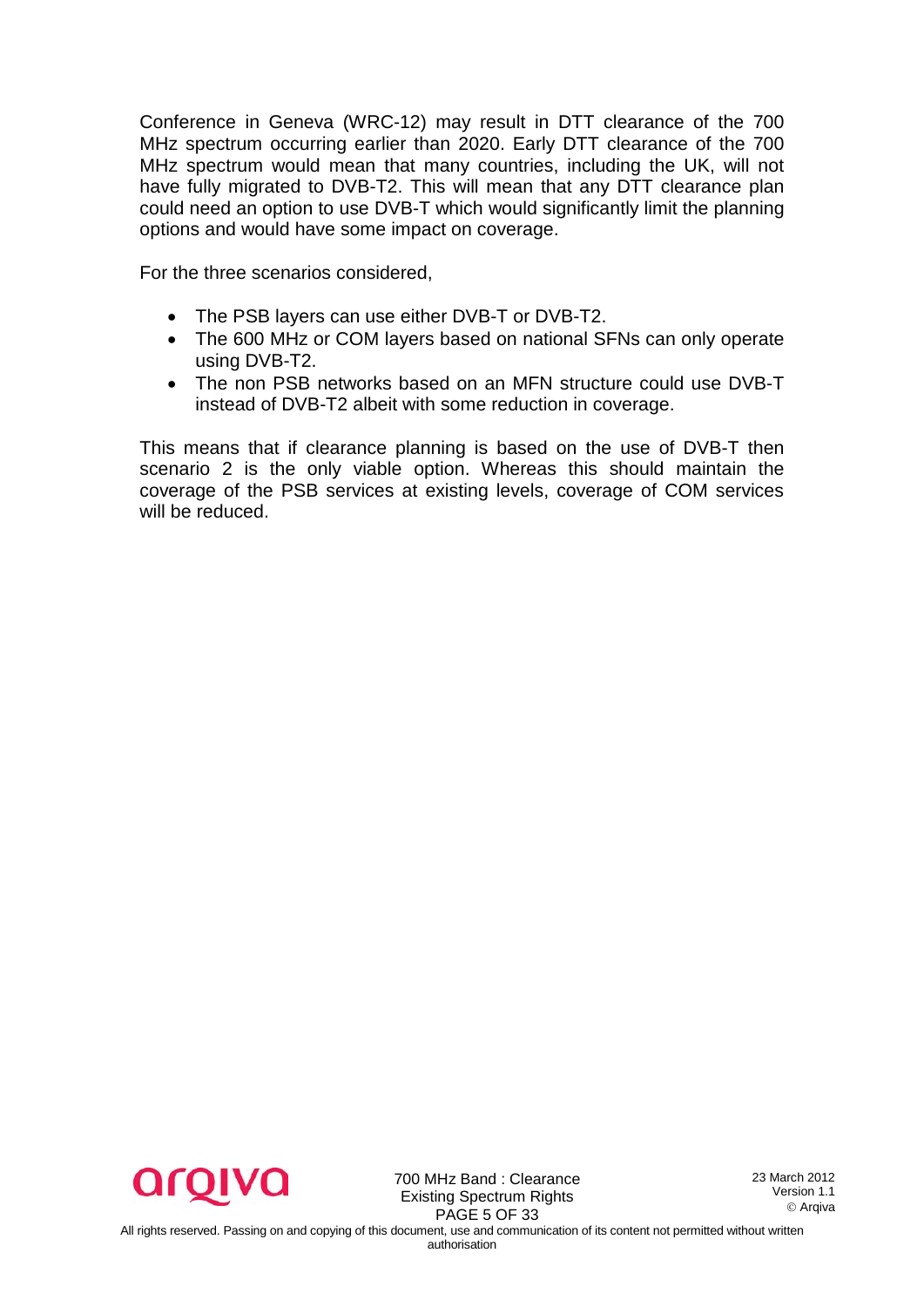## <span id="page-5-0"></span>**2. Introduction**

Arqiva, on behalf of Ofcom, has carried out an initial investigation into the spectrum planning and coverage implications of clearing terrestrial broadcast services out of the 700 MHz band. The investigation assumed that planning for clearance could follow one of two paths.

- 1. A plan based on adoption of a 'Clean Sheet' approach across the whole of the planning region.
- 2. A plan based on existing 'Spectrum Rights' present coordination agreements.

Both scenarios were based on channels 21 to 48 (28 channels) being available for terrestrial broadcasting, channels 49 and above being cleared of broadcast services. For both paths, the target coverage of the three public service broadcast (PSB) layers was to match the present coverage of 98.5% of UK households. The target coverage of the commercial layers (COM) is about 90% of UK households.

In the case that DTT clearance of the 700 MHz band would be based on existing 'Spectrum Rights' three scenarios were investigated.

- 1. Reconstitute the three PSB layers using channels 21 to 48 but excluding the 600 MHz band, channels 31 to 38, which would remain as presently coordinated.
- 2. Reconstitute the three PSB layers as per scenario 1. Use any remaining spectrum, including the 600 MHz band, to recreate the three COM layers.
- 3. Reconstitute the three PSB and three COM layers (six layers total) using channels 21 to 48 but excluding the 600 MHz band, channels 31 to 38, which remain as presently coordinated.

This report summarises the findings of the part of the investigation that dealt with DTT clearance based on existing 'Spectrum Rights'.



700 MHz Band : Clearance Existing Spectrum Rights PAGE 6 OF 33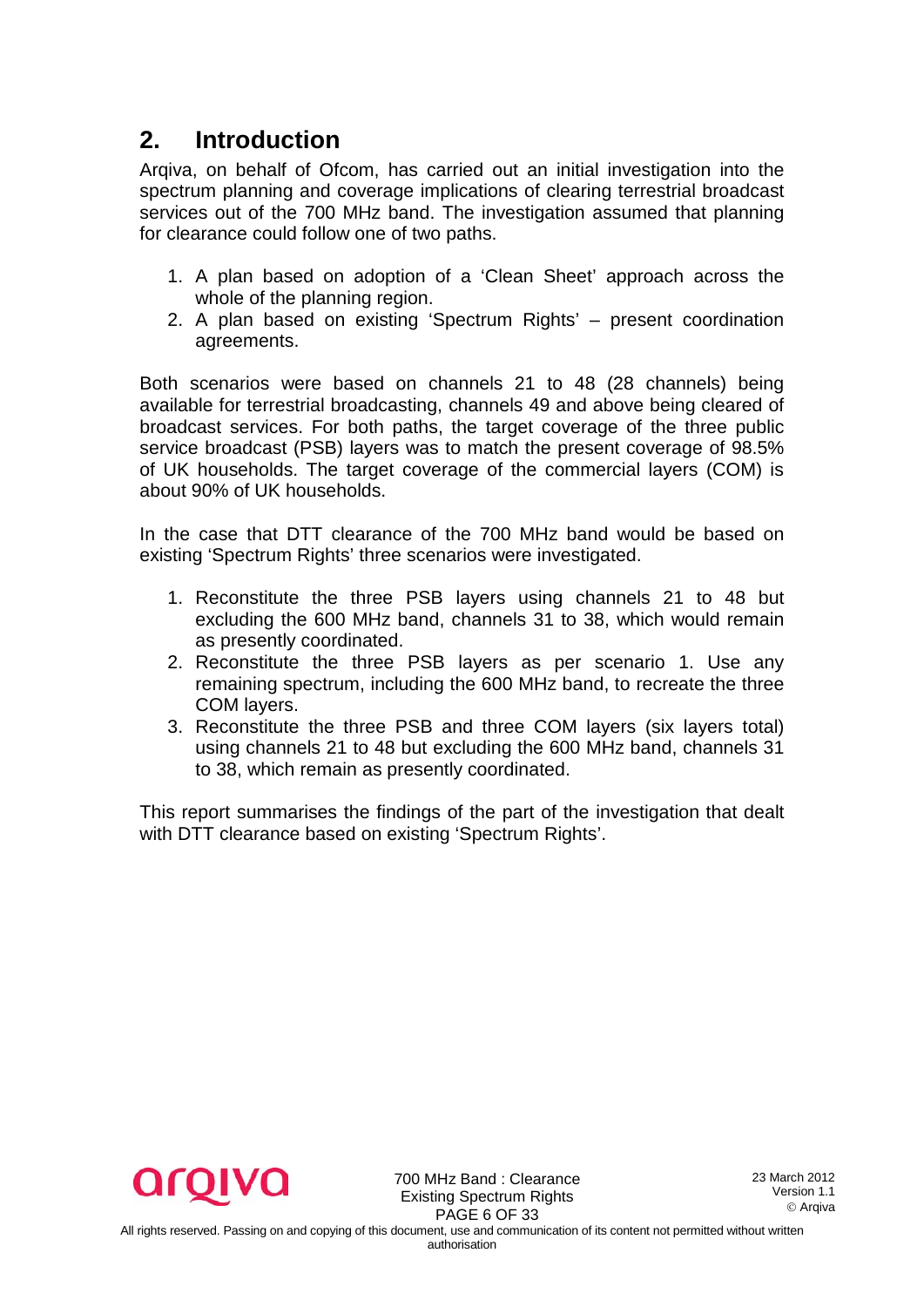## <span id="page-6-0"></span>**3. Background**

The question facing all administrations is how to, or even whether to, reconstitute terrestrial broadcasting services moved out of the 700 MHz band.

The scale of this issue should not be underestimated. Following Geneva 06, terrestrial broadcasting had access to 48 channels; channels 21 to 69. After DTT clearance of the 800 MHz band, terrestrial broadcasting was reduced to 39 channels, channels 21 to 60.

Clearance of broadcast services from the 700 MHz band will further reduce the number of channels available for broadcasting to 28, channels 21 to 48.

The UK, because it had already planned for a digital dividend, managed to absorb the DTT clearance of the 800 MHz band without affecting coverage of the six main broadcast multiplexes. However, the loss of a further 11 channels means that unless there is a radical reappraisal of the design of terrestrial television networks, the number of planned layers will need to be reduced.

Apart from a possible reduction in the number of layers and hence services available on the terrestrial television platform, clearance of the 700 MHz band may also have a more direct impact on some viewers as their receive aerials may no longer be suitable.

Taking the UK's 800 MHz DTT clearance plan (version 6v015) as a starting point, almost half of UK stations will lose channels used by the six main multiplexes; these stations serving approximately half of the UK's population, Table 1.

| Channels<br>Primary |              | <b>Households</b> | <b>Relay Sites</b> | Households |  |  |
|---------------------|--------------|-------------------|--------------------|------------|--|--|
| Lost                | <b>Sites</b> | Affected          |                    | Affected   |  |  |
|                     | 15           | 4,292,662         |                    |            |  |  |
| 5                   | 5            | 1,796,638         |                    |            |  |  |
|                     |              | 124,182           |                    |            |  |  |
| З                   |              | 1,082,837         | 329                | 914,260    |  |  |
|                     |              | 3,760,278         | 54                 | 121,161    |  |  |
|                     |              | 242,326           | 92                 | 144,310    |  |  |
|                     |              | 13,159,728        | 600                | 1,841,530  |  |  |

Table 1: Channel loss across UK network sites as a result of 700 MHz Clearance.

Clearance of the 700 MHz band may also have a more significant impact on viewers than DSO and 800 MHz clearance. Unlike DSO and 800 MHz clearance, where channel changes were kept within existing receive aerial groups to minimise impact to viewers, clearance of the 700 MHz band will mean that 18 primary stations and over 300 relays will go out of group. Viewers of these stations, up to 30% of the UK's population, may have to replace their existing receive aerials.



700 MHz Band : Clearance Existing Spectrum Rights PAGE 7 OF 33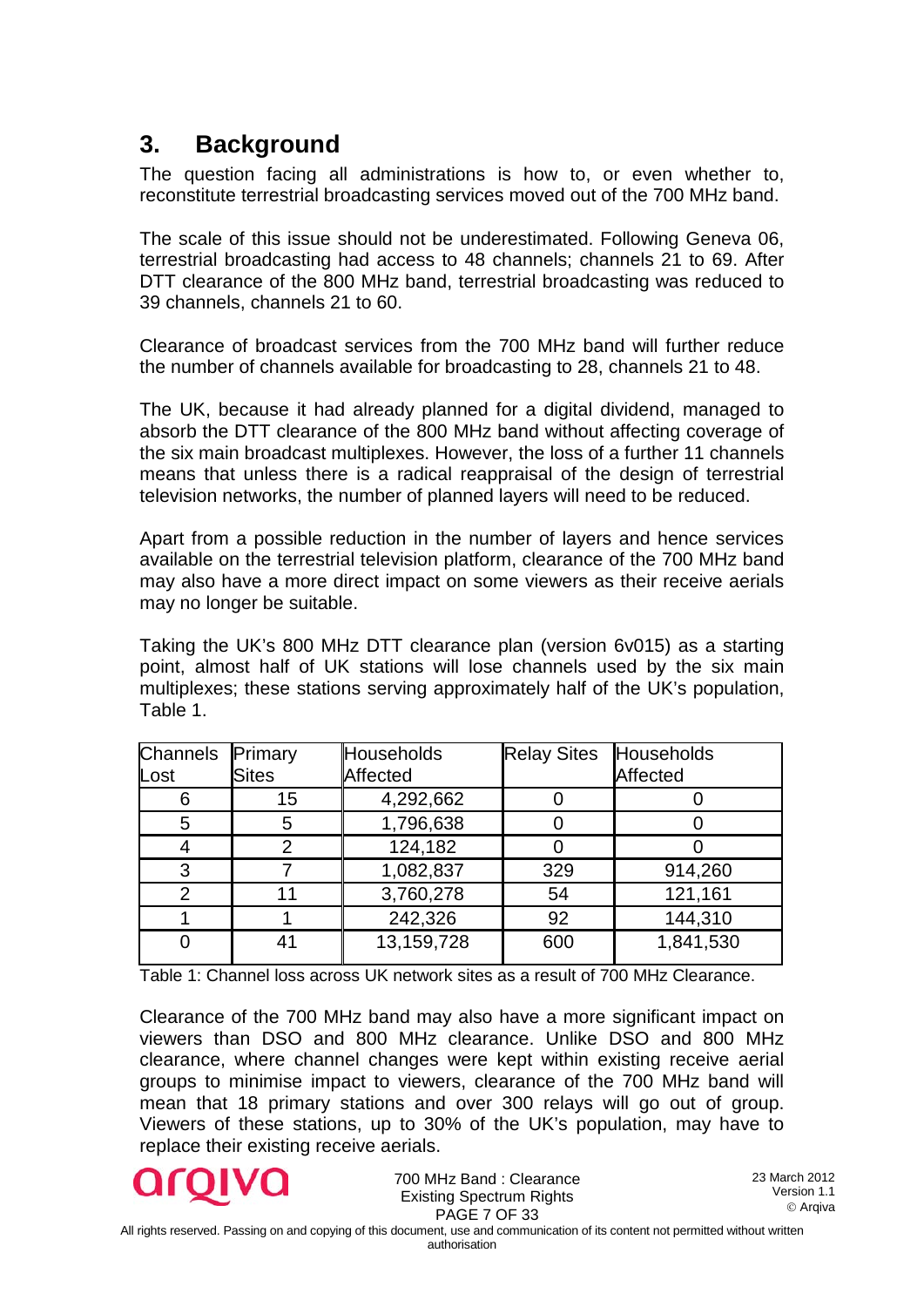## <span id="page-7-0"></span>**4. International Coordination**

The key to successful clearance of the 700 MHz band is agreement across Europe to the changes required.

#### <span id="page-7-1"></span>*4.1. Overview*

The two paths considered for clearance, a 'Clean Sheet' plan and a plan based on existing 'Spectrum Rights' will require different approaches to planning and coordination.

A 'Clean Sheet' path, being a complete re-plan, would necessitate a common approach across the whole planning area and would involve one or more planning conferences to establish the planning method and a plan.

A plan based on existing 'Spectrum Rights', being an adjustment of the existing plan, could be developed on a local level in a manner similar to that adopted for the DTT clearance of the 800 MHz band.

Whichever path is adopted, the coordination and planning process will be protracted. The coordination processes associated with the planning for the Geneva 06 agreement and that for the subsequent DTT clearance of the 800 MHz band each lasted about 4 years. Clearance of the 700 MHz band, which might be viewed as more complicated than the two previous planning exercises, could take longer.

Of the two approaches to re-planning, the 'Clean Sheet' offers the best opportunity for an equitable, truly digital plan for terrestrial television that makes best use of the spectrum efficiencies offered by emerging technologies such as DVB-T2. However, it would require consensus across the whole planning area, and given the disparate requirements and goals of the administrations within the area, agreement for such an approach may be difficult. Even if agreement could be reached, the task of transitioning from the existing terrestrial network plan to the new plan is likely to be daunting.

Basing clearance on existing 'Spectrum Rights' should be simpler and will keep changes to a minimum, allowing some reuse of existing infrastructure and networks. It should be easier to agree a clearance plan as detailed agreement is only required locally and not across the whole planning area. Adjoining administrations would be able to agree clearance on a bilateral and/or multilateral level in a manner similar to the approach adopted for 800 MHz DTT clearance. Whilst this approach may be easier to implement than the 'Clean Sheet' it will still be a plan with its roots in the Stockholm '61 analogue plan and, as such, will not provide the potential efficiencies or equitable access to spectrum that a 'Clean Sheet' plan offers.

### <span id="page-7-2"></span>*4.2. Access to Spectrum*

For any plan to succeed, the principles adopted for planning must be based on providing fair access to spectrum. This is often referred to as equitable



700 MHz Band : Clearance Existing Spectrum Rights PAGE 8 OF 33

23 March 2012 Version 1.1 Arqiva

All rights reserved. Passing on and copying of this document, use and communication of its content not permitted without written

authorisation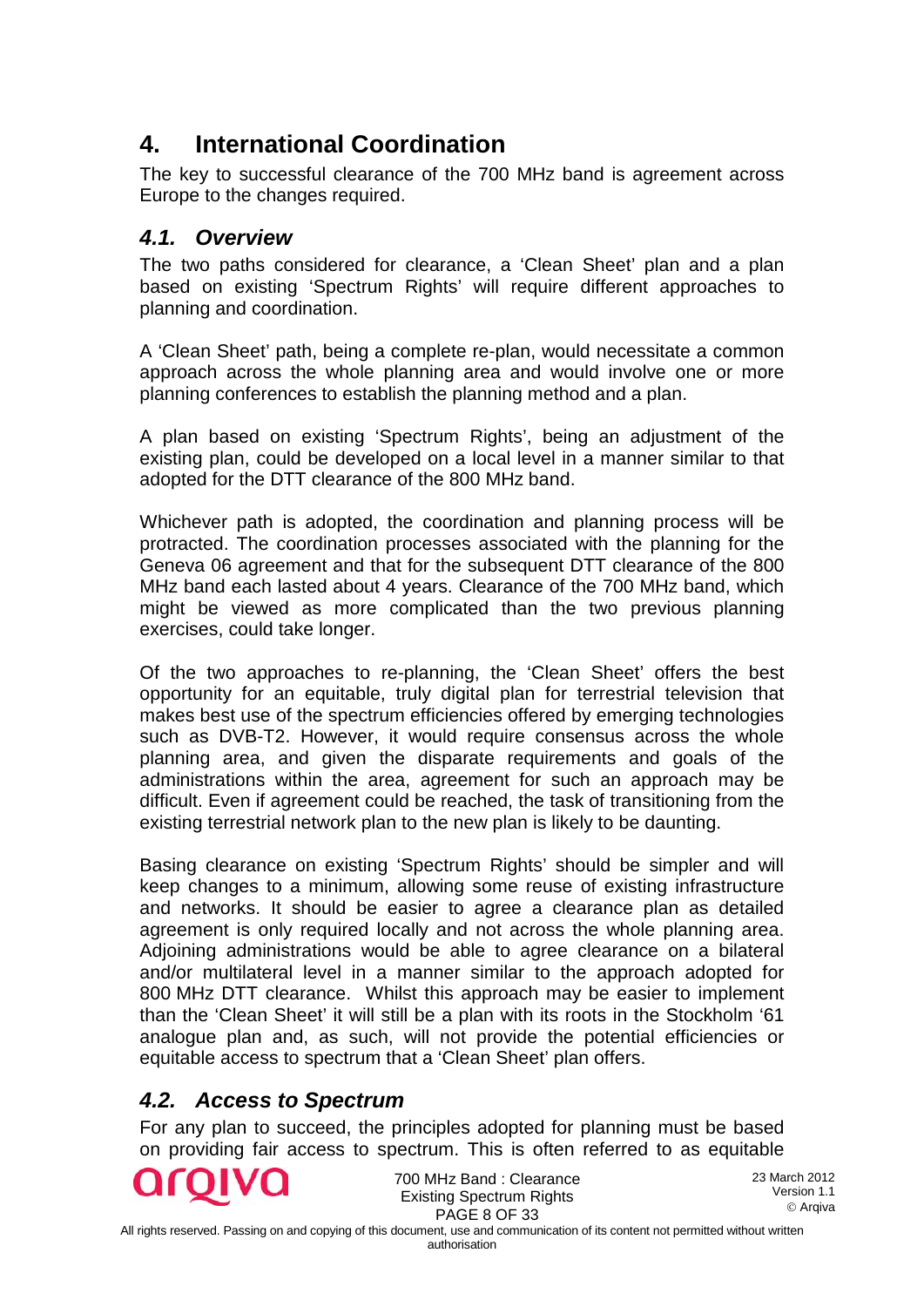access although due to the different types of network configuration and deployment in each country, equitable access has previously proved difficult to define and agree.

Whilst basing planning on existing 'Spectrum Rights' would at first glance appear to be a reasonable approach for providing fair and equitable access to spectrum, variation in individual administration's rights means that some have much better access to channels 21 to 48 than others. France, for example, appears to have much better positions with respect to the existing allocation of channels below the 700 MHz band than do other administrations such as Germany and Belgium. Also there are administrations, such as the UK, who whilst having good access to channels 21 to 48 spread across the country, are short on channels below 700 MHz in particular areas where coordination is difficult; in the case of the UK in the south-east.

So though planning could be based on existing 'Spectrum Rights', administrations must recognise that, to maintain the principle of fair and equitable access, some concessions and alterations to existing plans must be made. Each administration's aspirations in terms of spectrum access and the number of layers they have available for terrestrial broadcasting will need to be moderated.

To meet the requirements of all, it is likely that a number of administrations will need to reduce the number of layers they seek and there may also have to be some aggregation of requirements. To improve the availability of channels, some requirements may need to be combined and more extensive use of larger single frequency networks will be required, particularly in areas where spectrum is in short supply.

If planning is to be based on existing 'Spectrum Rights' then, with a reduced number of channels available for terrestrial broadcasting, administrations will need to accept a pro-rata reduction in the number of layers. Of the countries directly affecting the UK, in the Geneva-06 agreement, Holland and Belgium had 7 layer plans based on portable reception whilst the UK, France and Ireland had 8 layer plans designed for fixed reception.

Following DTT clearance of the 800 MHz band, the Netherlands and Belgium reduced the number of layers they had to 6, the UK, France and Ireland maintained 8 layer plans, although in many cases the coverage levels have been eroded to some degree compared to the GE06 plan. Following clearance of the 700 MHz band, administrations will need to accept that planning based on existing 'Spectrum Rights' will result in a reduction in the number of layers. In this study, in the case of the Netherlands and Belgium, each country would potentially need to reduce their requirements by 2 layers compared to their Geneva-06 position, leaving them with 5 layers. On a similar basis, the UK, France and Ireland would also need to reduce their requirements by 2 layers leaving them with 6 layers.



700 MHz Band : Clearance Existing Spectrum Rights PAGE 9 OF 33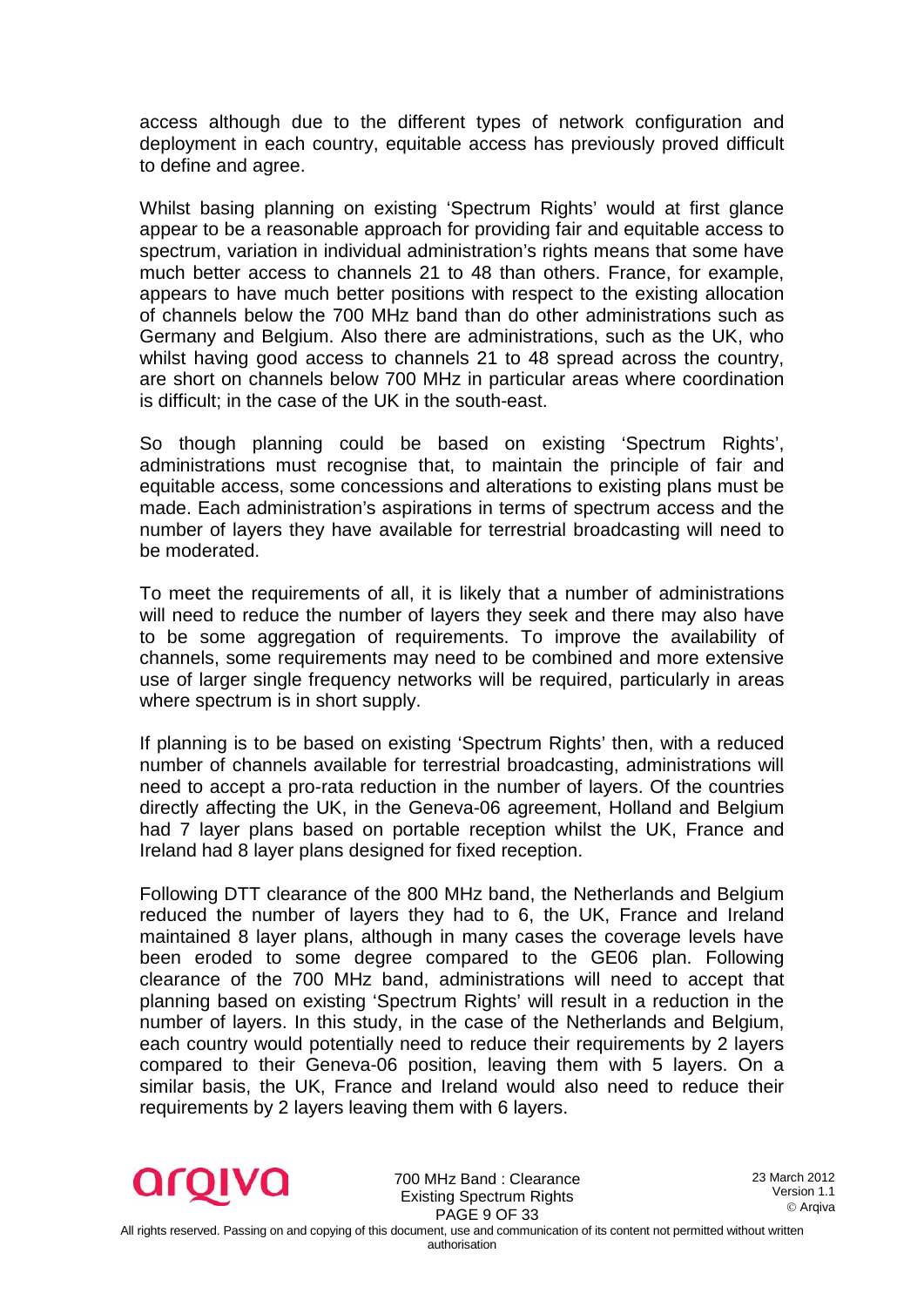An attempt by any administration to seek a greater number of layers could be viewed as unfair and not equitable. Such an action could be divisive in terms of the coordination process and could prolong or jeopardise agreement on a 700 MHz DTT clearance plan.

The need to seek access to a fair number of layers may preclude the UK seeking more than 6 layers as in the third planning option investigated.

#### <span id="page-9-0"></span>**4.2.1. United Kingdom**

Access to spectrum for the UK, as a result of 700 MHz clearance, will be difficult at stations that lose four or more of the channels assigned to the main multiplexes. Of these stations, because of the differences in planning methods and existing spectrum rights, those in the south-east of England will be the most difficult to coordinate. It is anticipated that solutions for stations that interact with Ireland, will be easier to agree because Irish planning methods are comparable to the UK's and their access to spectrum post clearance will be similar to the UK's, i.e. we should be negotiating from a similar position.

In terms of the impact of 700 MHz clearance and coordination, the most difficult site in the UK to find alternative channels for, because of its position relative to the Continent, will be Dover. 700 MHz clearance at Dover will result in the site losing five of its six main multiplex channels, including the three channels used by PSB services. In addition to Dover, two other primary sites in the south-east will prove difficult to coordinate, Whitehawk Hill and Midhurst. 700 MHz clearance will result in both sites losing all six channels assigned to the main multiplexes.

There will be no easy solution for Dover with any solution likely to be controversial with France, Belgium and Holland. For 800 MHz DTT clearance, three channels had to be found for Dover, channels 33, 35 for layers 7 & 8 and channel 48 for the commercial multiplex COM6. None of these channels were ideal; because of large restrictions and high incoming levels of interference their coverage being lower than the channels they replaced.

Reconstituting the PSB services requires three new channels each with better coverage than that of the one remaining main multiplex channel at Dover, channel 48. UK regional requirements for PSB services, as well as interactions with the Continent, effectively rule out operating Dover as part of an SFN with another UK main station. If the UK can not source suitable channels from its existing 'Spectrum Rights' it will need to receive/exchange spectrum with neighbouring administrations, potentially a very controversial step. Based on spectrum usage in the area of the English Channel the best solution for Dover appears to be to use channels 39, 42 and 45 for the PSB services.

This would require negotiations with France (channels 42 and 45 are presently assigned to Dunkerque) and the Flemish Belgian community (channel 39 is currently assigned to the Oost Vlaanderen allotment).



700 MHz Band : Clearance Existing Spectrum Rights PAGE 10 OF 33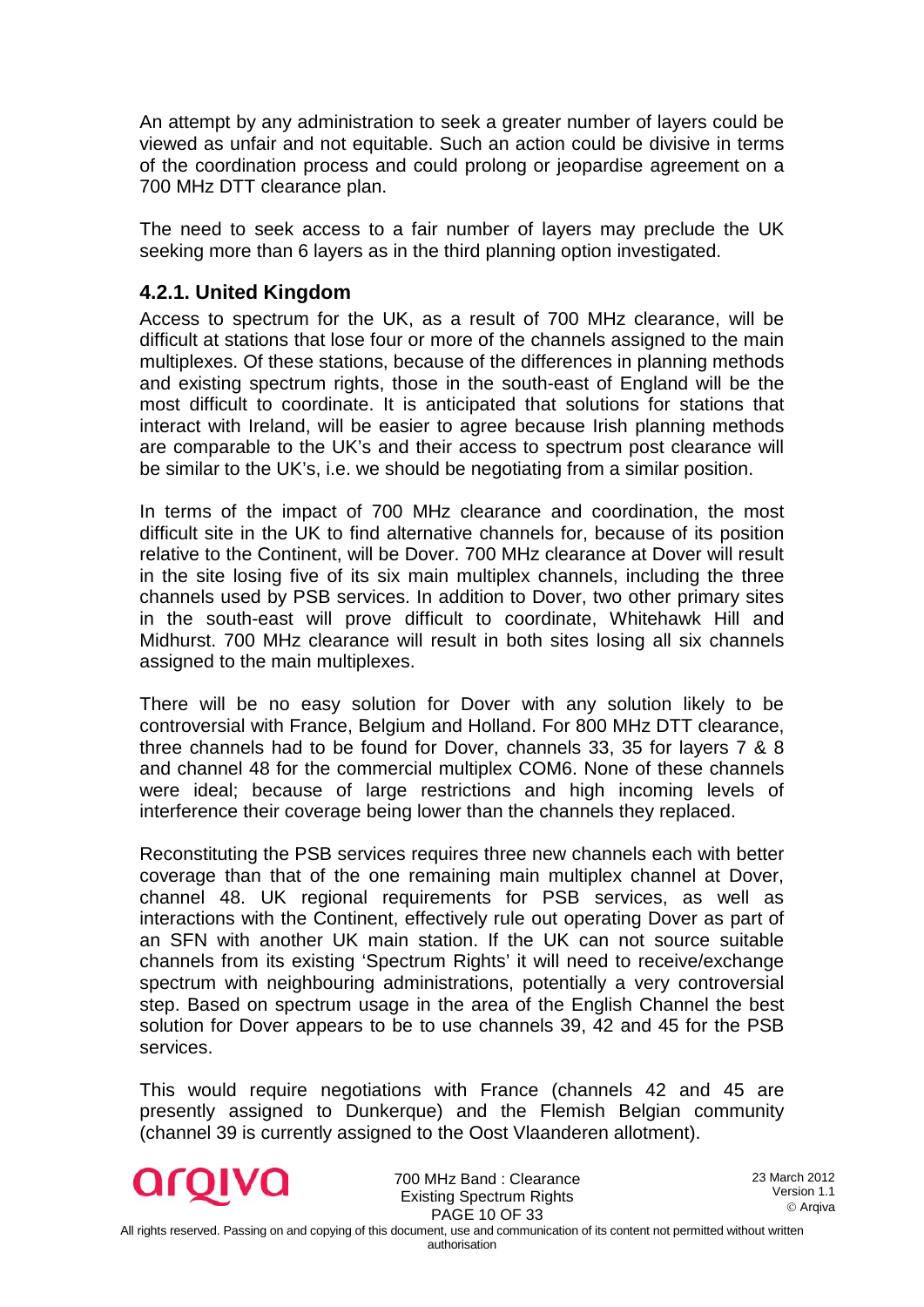For Whitehawk Hill it is proposed that, as with Dover, channels 39, 42 and 45 are adopted. At Midhurst it is proposed that channels 40, 43 and 46 are adopted. France will ask for protection for its stations, but in both cases these should be no more onerous than existing restrictions.

Compared with these three stations, changes required at other UK stations to reconstitute the three PSB layers are of lesser consequence.

#### <span id="page-10-0"></span>**4.2.2. France**

Of all the countries in the area that affect the UK, France is in the best position to implement 700 MHz clearance within its existing 'Spectrum Rights'. Of the main stations that border Germany, Luxembourg, Belgium and those that interact with the UK, only three stations have fewer than six channels based on existing rights after 700 MHz clearance; Cherbourg (5), Abbeville (5) and Amiens (4). France should be able to, fairly easily, fill these deficiencies by reallocating rights from stations having more than six channels after clearance.

As France can readily satisfy a requirement for six layers, it will come under pressure from neighbouring administrations, including the UK, to release or share allocations to allow its neighbours to ease the spectrum deficiencies they have.

For any plan based on existing rights to succeed, France would have to cooperate with its neighbours and in some cases agree to redistribute some of its existing spectrum allocation rights.

For the purposes of assessing UK coverage in this study, France has been assumed to retain all existing rights including channels 42 and 45 at Dunkerque. To protect coverage of Dover on channels 42 and 45, the ERP of these channels at Dunkerque, towards the UK, has been reduced by 9 dB.

#### <span id="page-10-1"></span>**4.2.3. Belgium**

Belgium is divided into three separate areas, French, Flemish and German communities, each with their own spectrum requirements.

Within each of the two main areas that comprise the Flemish Community, Oost Vlaanderen and the combined areas of Antwerpen, Vlaams Brabant and Limburg, it should be possible to reconstitute five layers plus have access to additional spectrum in Brussels.

The German community has exclusive access to three channels post 800 MHz DTT clearance; channels 22, 32 and 34. These channels will remain available post 700 MHz clearance.

The French community only has access to two channels in the western half of its territories and two channels in the eastern half. No satisfactory 6 layer solution was found for the French community as part of 800 MHz clearance; a solution for the area has been deferred until the existing DTT licences in



700 MHz Band : Clearance Existing Spectrum Rights PAGE 11 OF 33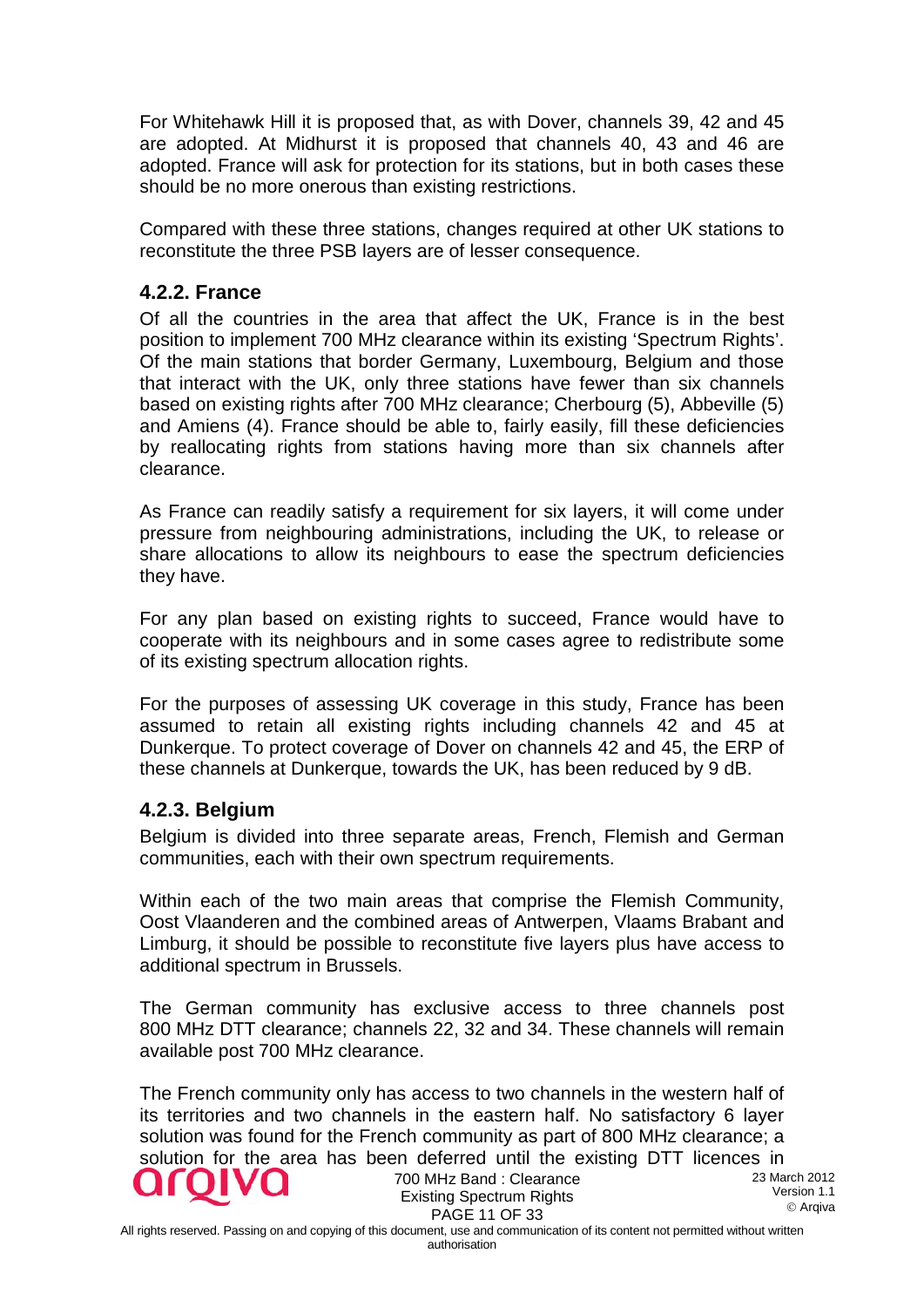neighbouring countries expire in 2017. The situation would be considerably worse when considering 700 MHz clearance. In this study, no obvious solution presents itself to solving the spectrum shortage within the area of the French community.

The solution to a potential spectrum shortage in the French community lies primarily with all neighbouring countries particularly France and Germany. These countries would need to adapt their plans and aspirations to allow a solution in Belgium. Without their cooperation it is unlikely that Belgium will be able to achieve access to five layers and this may jeopardise agreement on clearance between all the countries that border the North Sea.

In this study, for the purposes of assessing UK coverage of the three scenarios based on clearance using 'Existing Rights' it has been assumed that the arrangement of allotments in Belgium and the channel assignments to stations in the allotments is rearranged as shown in Table 2

| Area                               | Channels           |
|------------------------------------|--------------------|
| Oost Vlaanderen                    | 22, 34, 40, 43, 46 |
| Antwerpen, Vlaams Brabant, Limburg | 25, 39, 41, 44, 47 |
| Western French Community           | 29, 33             |
| <b>Eastern French Community</b>    | 28, 42             |
| German Community                   | 22, 32, 34         |

Table 2 : Channel assignments in Belgium assumed for planning study

#### <span id="page-11-0"></span>**4.2.4. Luxembourg**

Subject to final agreement of 800 MHz clearance in the area around Luxembourg, for which a solution has been delayed until post 2017, Luxembourg could have 'Spectrum Rights' to five layers post 700 MHz clearance. If the 800 MHz clearance proposals are not ratified for a solution for post 2017, Luxembourg may be seeking one and possibly two channels to create five layers for the 700 MHz DTT clearance. As spectrum in this area is in very short supply, it is unclear if a solution for the extra channels in Luxembourg could be determined.

Luxembourg does not directly affect UK coordination and is not included in UK coverage calculations.

#### <span id="page-11-1"></span>**4.2.5. The Netherlands**

With some rationalisation of allotment areas, it should be possible to reconstitute five layers in all areas of the Netherlands apart from the Brabant/Limburg region. Only three channels could be identified for use in this area.

Brabant/Limburg borders Germany, all three of Belgium's communities and is within a short distance of Luxembourg. This is an area of Europe where spectrum is scarce and there is no obvious source for the additional channels required by the Netherlands.



700 MHz Band : Clearance Existing Spectrum Rights PAGE 12 OF 33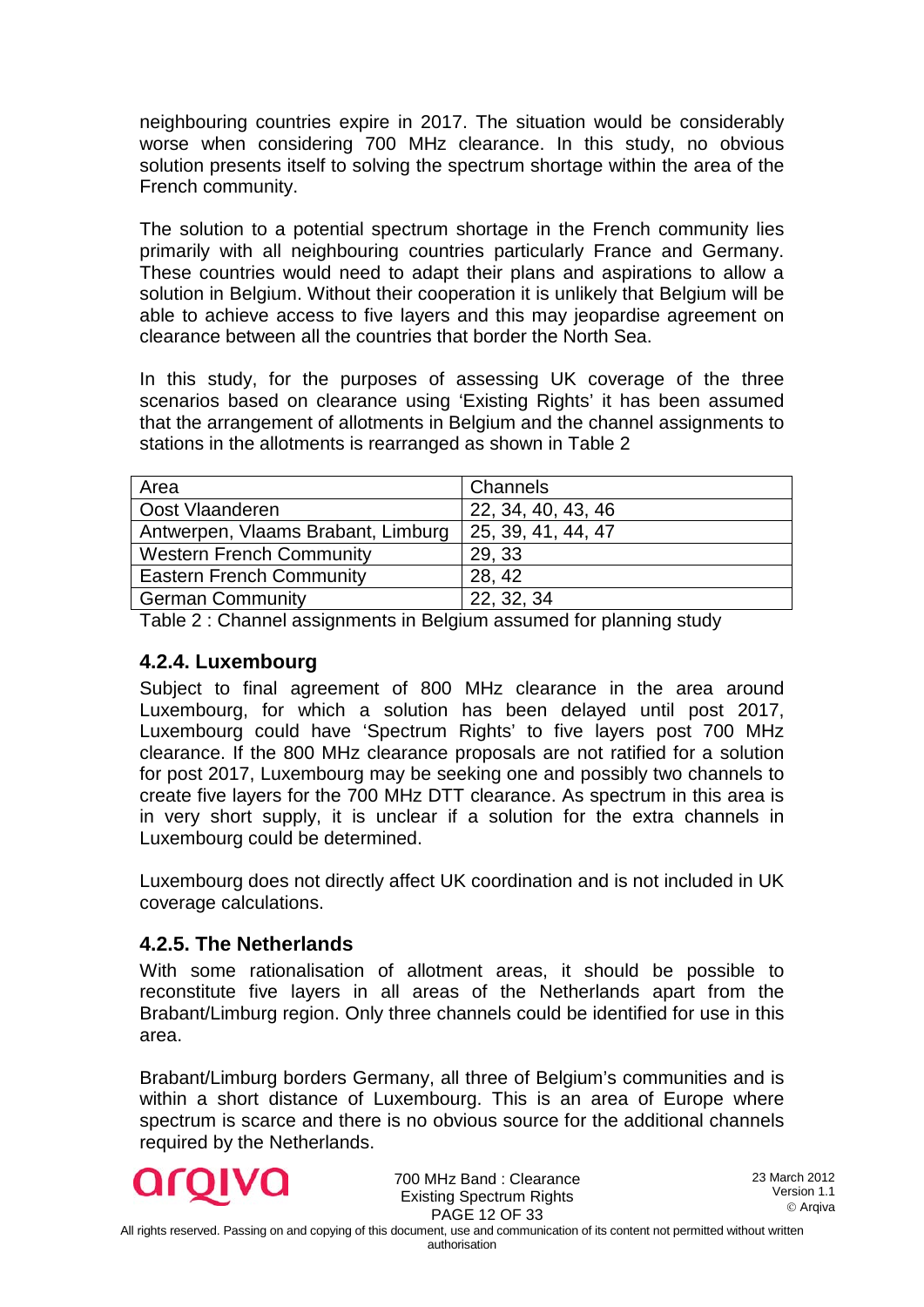In this study, for the purposes of assessing UK coverage of the three scenarios based on clearance using 'Existing Rights', it has been assumed that the arrangement of allotments in the Netherlands and the channel assignments to stations in the allotments is re-arranged as shown in Table 3

| Area                    | Channels           |
|-------------------------|--------------------|
| Zeeland                 | 29, 32, 35, 36, 48 |
| Zuid & Noord Holland    | 21, 24, 27, 28, 45 |
| Friesland & the Islands | 29, 31, 34, 35, 39 |
| Groningen/Drenthe       | 25,30,33,40,46     |
| Overijssel/Gelderland   | 23, 26, 36, 42, 47 |
| Brabant/Limburg         | 27/30,31,33        |

Table3 : Channel assignments in the Netherlands assumed for planning study

#### <span id="page-12-0"></span>**4.2.6. Germany**

Whereas Germany does not directly affect UK spectrum use, it does have a secondary effect. German spectrum usage dictates availability in eastern Belgium and Holland which ripples through to spectrum usage in the western part of those countries which in turn then affects the UK.

Whilst Germany has good access to spectrum because of its size, its position along the borders with the Netherlands, Belgium, Luxembourg and France means that spectrum is scarce. Post 700 MHz clearance, it will be left with between two and five layers for its stations along its western border. To reconstitute five layers will be difficult especially as each of the sixteen German Länder have their own spectrum requirements in a manner similar to that of the Belgian communities.

Finding spectrum in the areas adjoining Luxembourg, Belgium and the Dutch province of Limburg will be difficult especially as those countries also have spectrum shortages in the areas adjoining Germany.

As German stations do not directly affect UK coverage and creating a German plan for this study was beyond the scope of the investigation, for the purpose of assessing UK coverage German assignments have been excluded.

#### <span id="page-12-1"></span>**4.2.7. Ireland**

The Irish terrestrial plan is very similar to that of the UK in the way channels are used. Consequently the impact of 700 MHz clearance on Irish stations is similar to that on UK stations. Ireland has two main stations and a major relay, that lose all the channels allocated to its first six layers, Truskmore, Clermont Carn and Monaghan. It also has a number of other primary stations that lose a number of channels allocated to its first six layers, Kippure, Three Rock and Spur Hill.

The Irish position is not dissimilar to that of the UK which loses all its channels for the six main layers at Winter Hill and Limavady and has several other



700 MHz Band : Clearance Existing Spectrum Rights PAGE 13 OF 33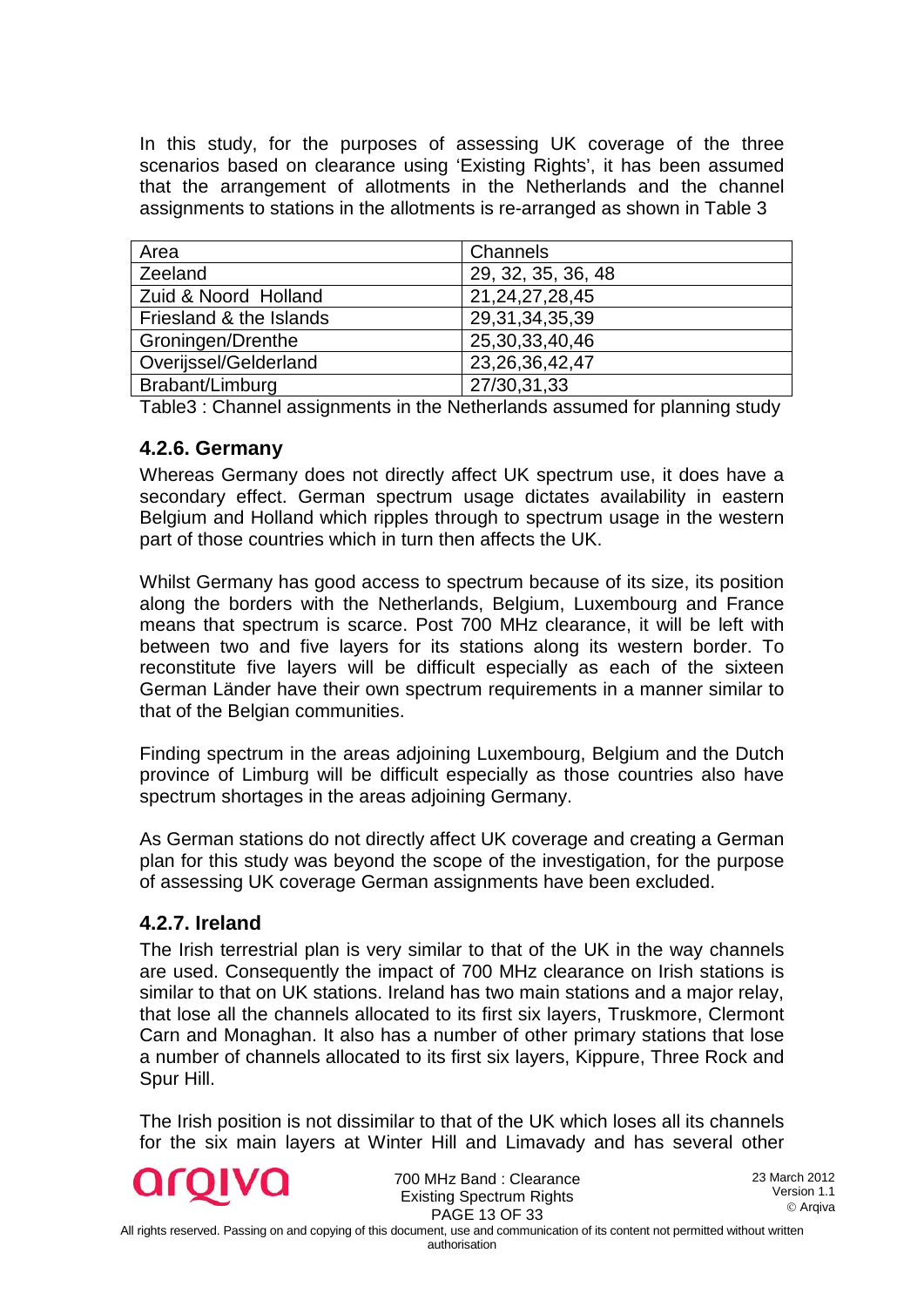stations that lose channels allocated to the six main layers, Carmel, Huntshaw Cross and Llanddona.

Since both countries could have similar issues, it will probably be to their mutual benefit to adopt a similar approach to reconstituting missing layers.

For the purposes of assessing UK coverage, of the three scenarios based on clearance using 'Existing Rights' in this study, it has been assumed that the channels used at the main sites that lose their assignments for the first six layers as part of clearance are as shown in Table 4.

| Station       | Channels           |
|---------------|--------------------|
| Clermont Carn | 35, 40, 43, 46, 48 |
| Truskmore     | 35, 40, 43, 46, 48 |
| Monaghan      | 39,42,45           |

Table 4: Channel assignments in this study for Irish stations losing the six main channels

At the remaining Irish sites it has been assumed that they retain existing channel allocations.

### <span id="page-13-0"></span>*4.3. Coordination Summary*

Whilst it may be possible to reconstitute a sufficient number of layers in areas immediately adjacent to the UK to enable 700 MHz clearance based on existing 'Spectrum Rights', spectrum shortages in the border areas of Belgium, the Netherlands, Luxembourg and Germany may prevent agreement of an optimised plan.

For spectrum clearance based on existing 'Spectrum Rights' to succeed in Western Europe, it is essential that a workable solution is found to provide access to the prerequisite number of layers in this area.



700 MHz Band : Clearance Existing Spectrum Rights PAGE 14 OF 33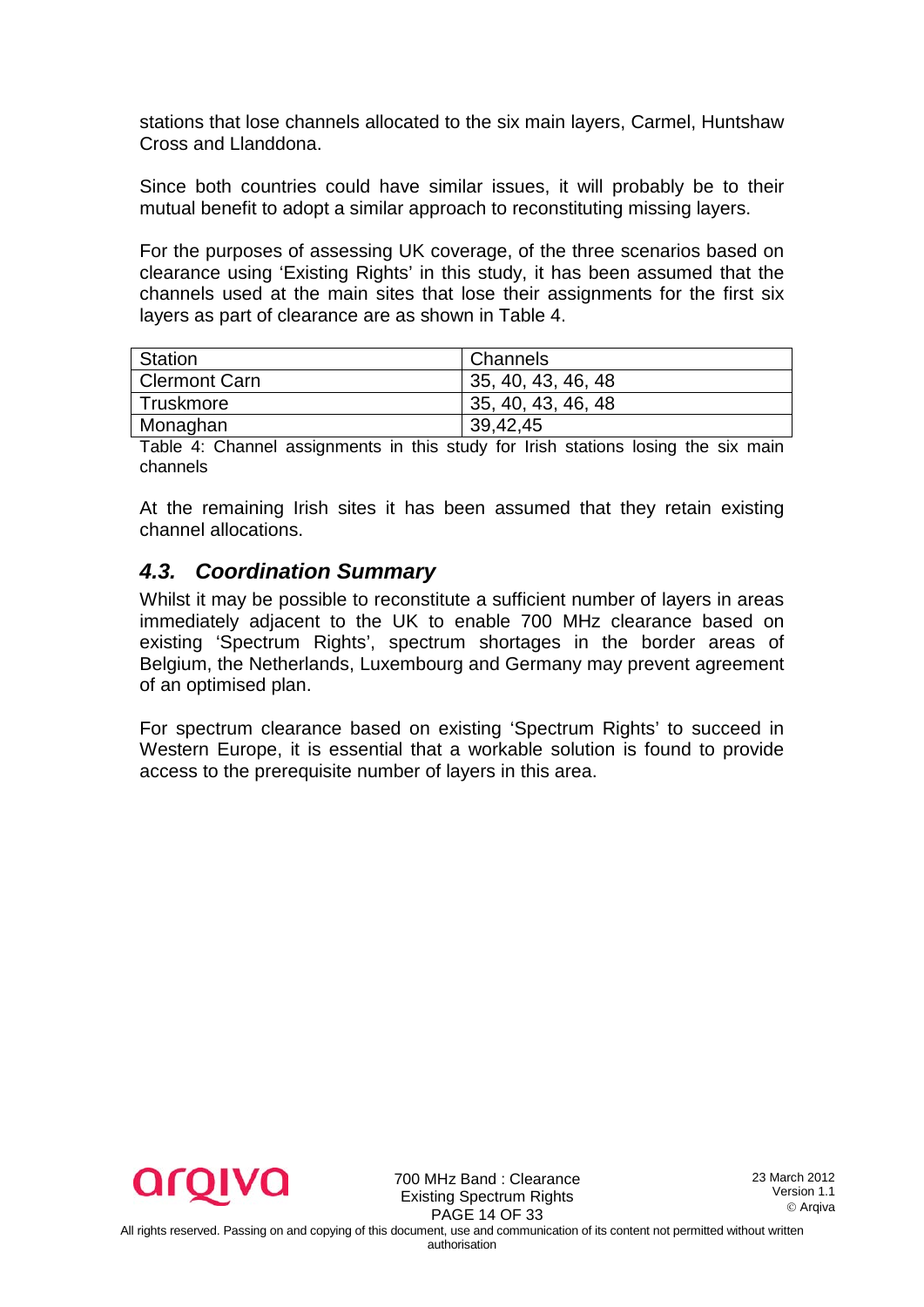## <span id="page-14-0"></span>**5. Method**

In this study the three scenarios based on existing 'Spectrum Rights' have been planned using the UK's 6v015 800 MHz DTT clearance plan as a starting point. To make the process of investigating coverage of the three scenarios manageable, planning has been limited to the 80 primary DTT stations.

As coverage of a network composed of just the 80 primary sites would be different to the full network, the coverage of the 80 primary sites in the 6v015 plan has been calculated to provide a baseline against which to assess coverage of each of the scenarios.

Coverage calculations have assumed that UK stations will use a DVB-T2 mode with similar C/N performance to that adopted by the UK for use by the existing HD terrestrial multiplex; the guard interval being chosen to suit the needs of any single frequency networks employed.

Irish and Continental interference was based on the interference files used for calculating the 6v015 plan modified by the assumptions outlined in section 4. German and Scandinavian stations, which have little impact on UK coverage, have been excluded from the calculations.

Antenna patterns used for the coverage calculations where a channel had not changed were based on existing patterns.

Where a PSB service has adopted a COM channel, the PSB service, where existing coordination permits, uses the same ERP as the channel it replaced.

In order to avoid overestimating coverage, new channels at sites where there is no existing coordination had the antenna patterns or the ERP restricted to a conservative level.

Coverage calculations of 600 MHz layers are based on the services operating at 10 dB below existing post-DSO PSB ERP levels. Patterns have been selected to meet agreed coordination restrictions.

Where 600 MHz channels have been used to reconstruct the COM layers, the services have been operated at powers similar to the existing COM layers, where antenna patterns and coordination permit.



700 MHz Band : Clearance Existing Spectrum Rights PAGE 15 OF 33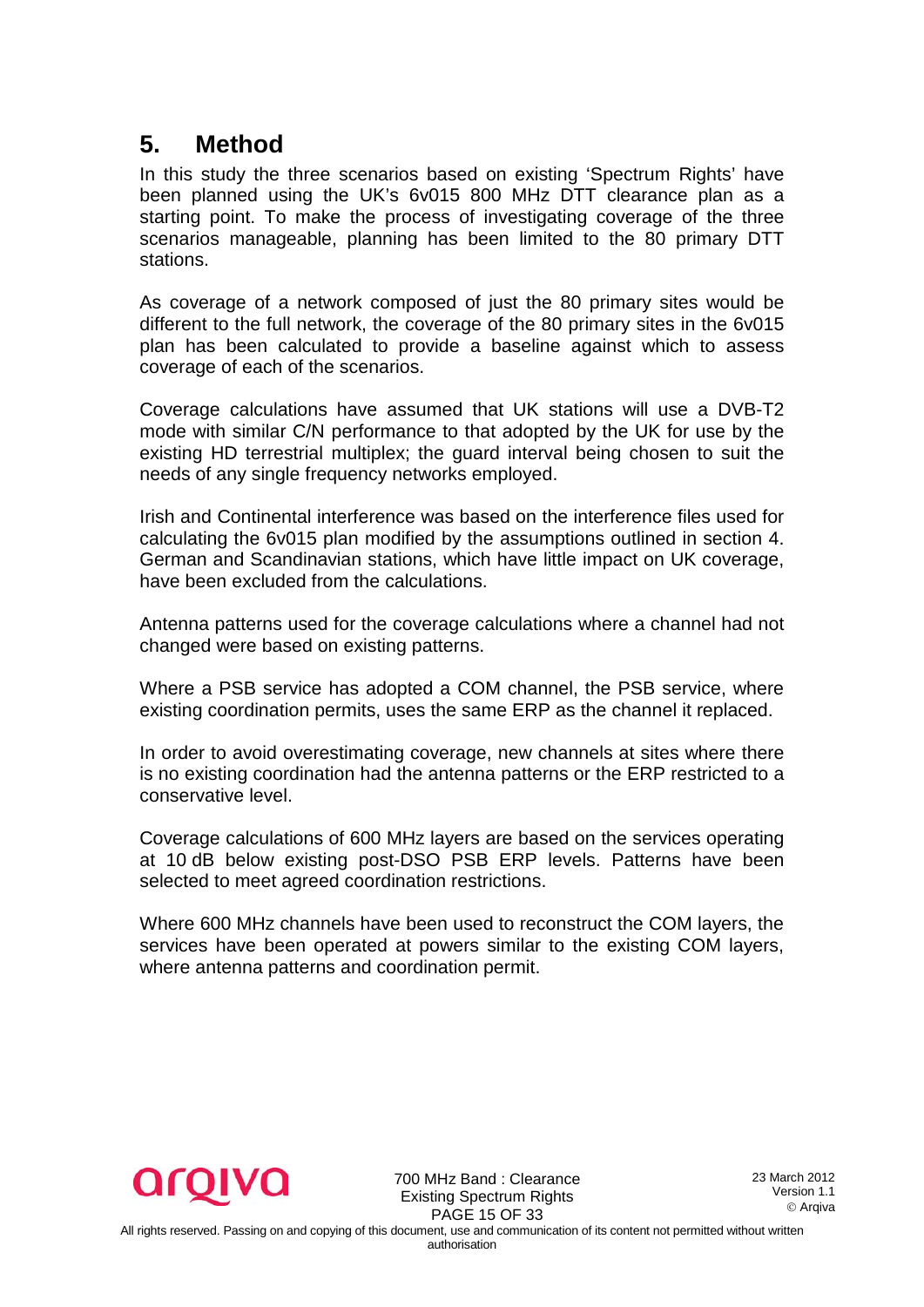## <span id="page-15-0"></span>**6. Scenario 1 – 3PSB + 600 MHz**

This scenario investigated the coverage that could be achieved if the 600 MHz spectrum remained as planned and coordinated and the remaining spectrum was used to recreate the three PSB services

The PSB channels have been planned using a systematic approach, with changes to the network kept to a minimum. The need to keep changes to a minimum means that, even with 20 channels assigned to the PSB services, the solution may be sub-optimal. Channels have been assigned as follows,

- Where PSB channels are unaffected by clearance, they remain in use (e.g. Crystal Palace).
- In cases where 700 MHz clearance dictates that PSB channels are lost but COM channels remain, the PSB services inherit the COM channels (e.g. Llanddona )
- Where a station loses more than three channels, it adopts COM services from a neighbouring station (e.g. Waltham)

There are exceptions; the main one being Winter Hill which, for internal coordination reasons, takes the channels used by the PSB services at Moel-y-Parc.

The main changes are listed below and are shown graphically in Figure 1.

**Winter Hill** adopts Moel-y-Parc PSB channels 39, 42 and 45 which means **Moel-y-Parc** moves on to channels 41, 44 and 47.

**Oxford** and **Salisbury** use channels 41, 44 and 47 (released by Hannington COMs) which means **Hemel Hempstead** has to move on to channel 40, 43 and 46.

**Waltham** uses channels 39, 42 and 45 (released by Sutton Coldfield and Tacolneston COMs) which means **Tacolneston** needs to use channels 40, 43 and 46.

**Huntshaw Cross** uses channels 21, 24 and 27 released by Caradon Hill COMs.

**Carmel** uses channels 39, 42 and 45 released by Presely and Wenvoe COMs.

**Limavady** uses channels 41, 44 and 47 which are shared with its relay at Londonderry. The two stations will need to work as part of an SFN.

**Selkirk** and **Angus** both use channels 41, 44 and 47 released by Black Hill COMs.

**Pontop Pike** uses channels 40, 43 and 46 released by Bilsdale COMs.

**Beacon Hill** uses two of its existing COM channels 42 and 45 and adopts channel 39, an unused GE-06 position moved from Redruth.

**Mendip** uses channels 40, 43 and 46. This is not an ideal situation from an internal UK point of view as it puts the station co-channel with Sutton Coldfield; however, it keeps changes within the network to a minimum and avoids a potential coordination difficulty with France.



700 MHz Band : Clearance Existing Spectrum Rights PAGE 16 OF 33

authorisation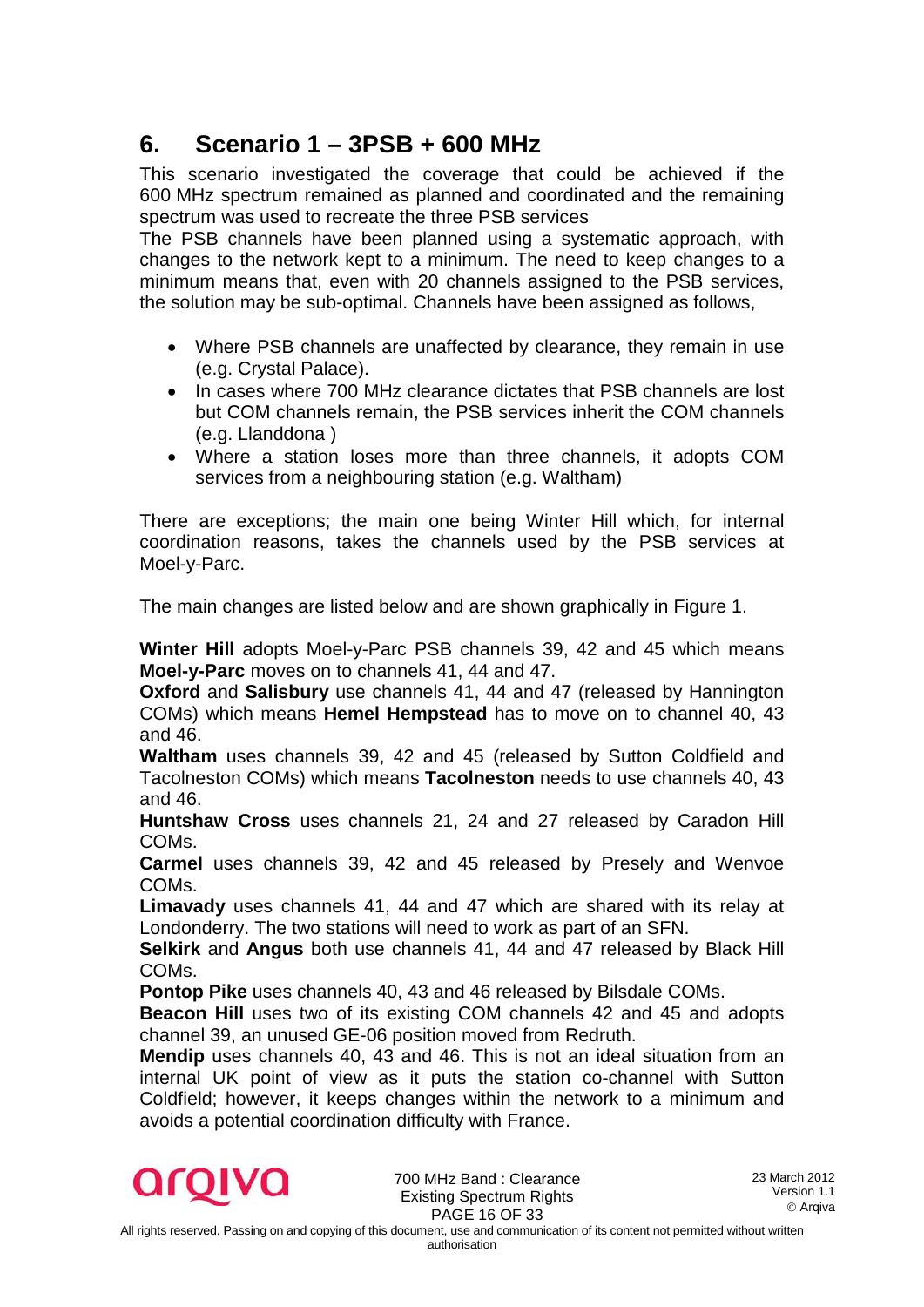**Midhurst** adopts channels 40, 43 and 46 which means that **Guildford** has to move to channels 41, 44 and 47 vacated by Hemel Hempstead.

**Whitehawk Hill** adopts channels 39, 42 and 45

**Dover** adopts channels 39, 42 and 45 redistributed from France and Belgium



All rights reserved. Passing on and copying of this document, use and communication of its content not permitted without written authorisation

Arqiva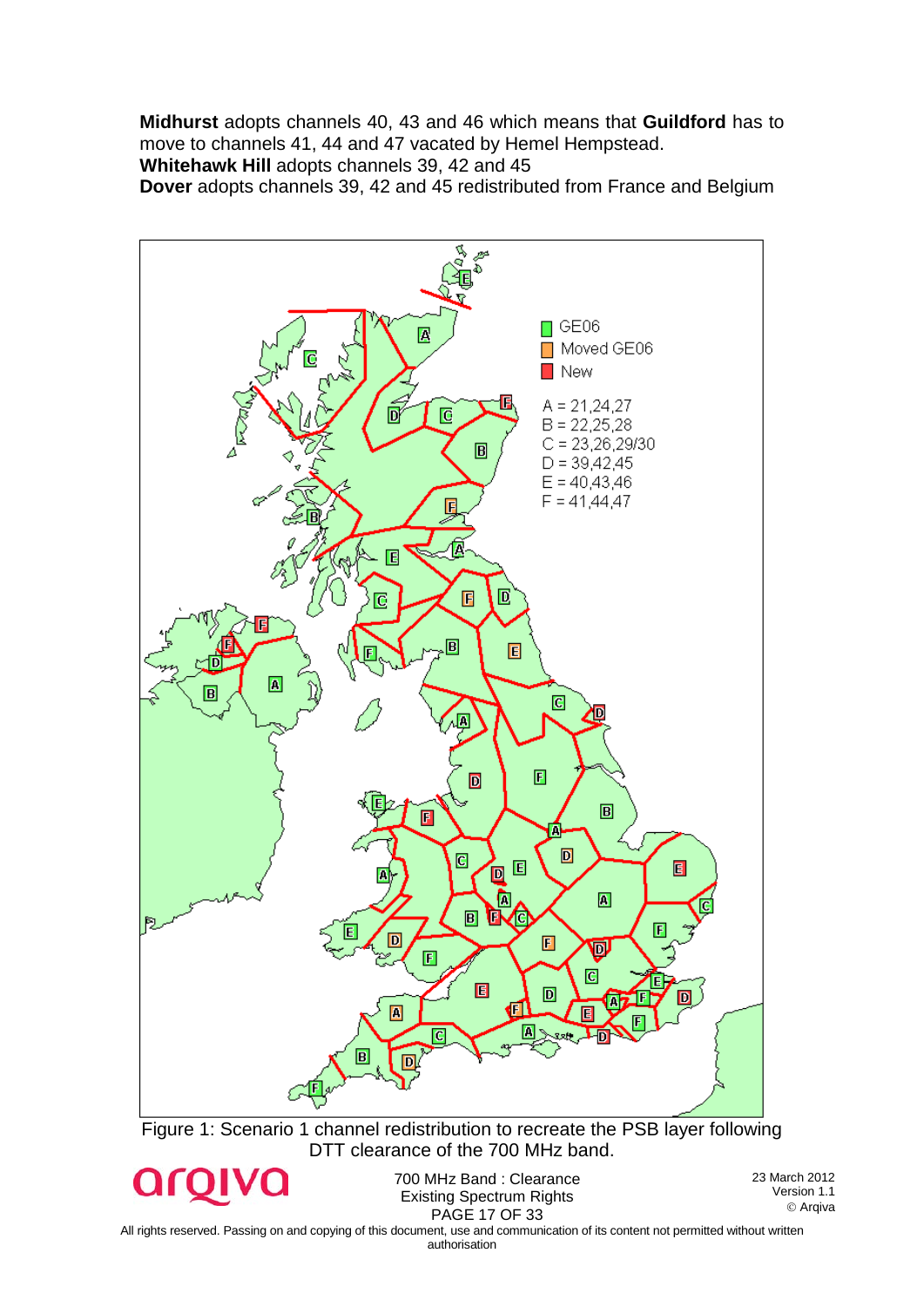It should be noted that the above map shows representative non overlapping service areas of the stations serving distinct areas. In some cases this includes stations that are not one of the 80 primary sites. Notable amongst these are the area around Peterhead in north-east Scotland, Londonderry and Strabane in Northern Ireland and Cambret Hill in south-west Scotland. Also for clarity some of the relay stations included within the primary 80 sites are not shown, e.g. Chesterfield, Idle, Keighley, Guildford etc.

### <span id="page-17-0"></span>*6.1. Coordination*

The success of any UK 700 MHz clearance plan will completely depend on the ability to internationally coordinate a proposed solution with neighbouring countries.

#### <span id="page-17-1"></span>**6.1.1. PSB Layer coordination**

Of the 80 primary stations, coordination of 71 should be straight forward. At these 71 stations either existing channels are used or the station has no direct impact on neighbouring administrations.

Of the remaining stations new channels at:

- Winter Hill, Limavady, Moel-y-Parc, Carmel and Huntshaw Cross will need to be negotiated with Ireland.
- Tacolneston and Dover will need to be coordinated with the Netherlands, Belgium and France.
- Whitehawk Hill and Midhurst will be need to be coordinated with France.

#### <span id="page-17-2"></span>**6.1.2. 600 MHz coordination**

As there are no changes proposed to the UK's existing coordinated position for the channels in the 600 MHz band, coordination of these channels would simply be a case of protecting existing rights.

### <span id="page-17-3"></span>*6.2. Coverage*

Coverage of the PSB layers following 700 MHz DTT clearance can be compared directly with the baseline numbers in order to draw any conclusions as to the efficacy of the proposed solution.

A similar comparison of the coverage of the 600 MHz layers cannot be made as at present there is no existing implemented coverage.



700 MHz Band : Clearance Existing Spectrum Rights PAGE 18 OF 33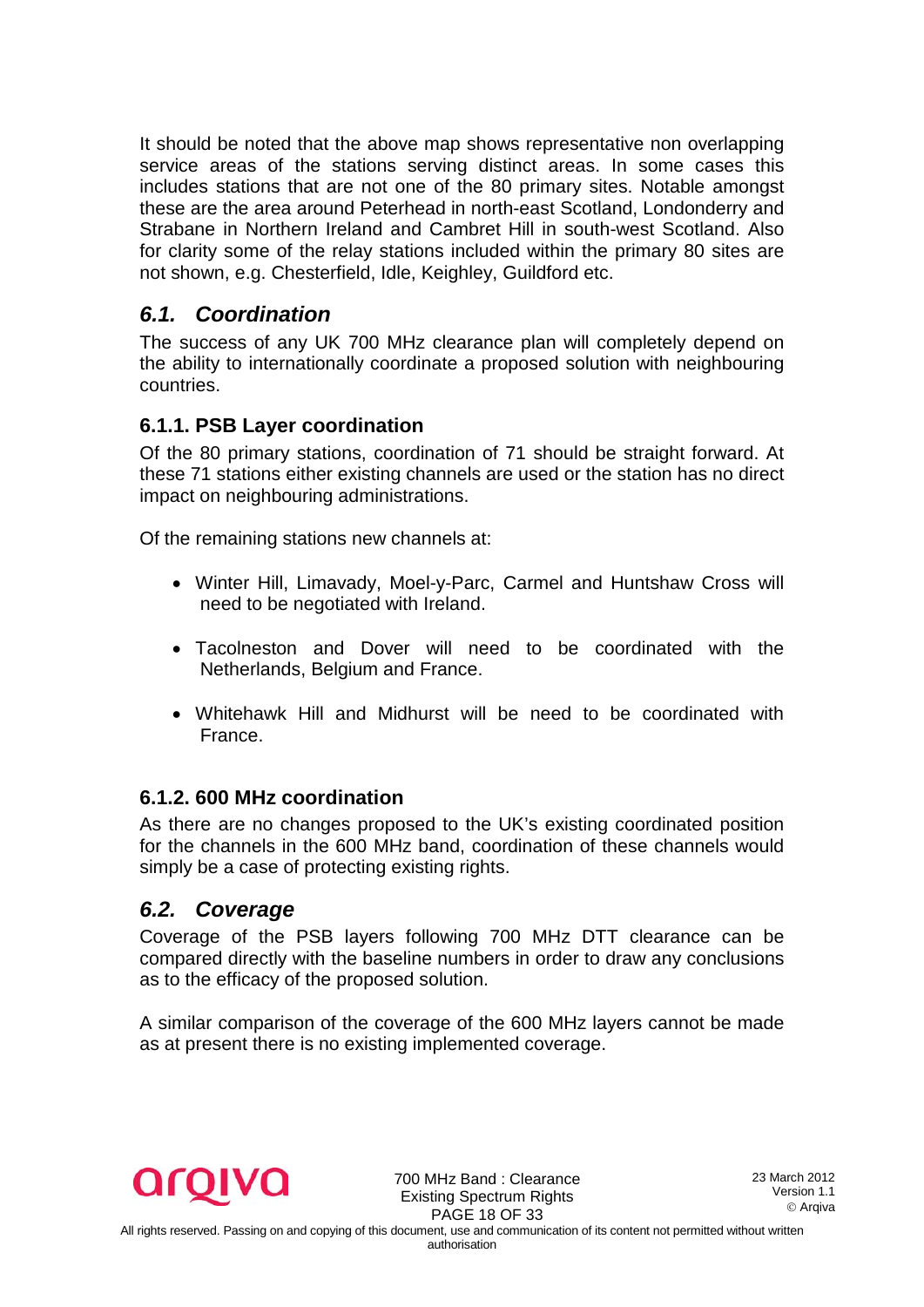#### **6.2.1. Baseline**

<span id="page-18-0"></span>The predicted coverage<sup>[1](#page-18-3)</sup> of the 80 primary sites is shown in Table 5. Overall UK 3PSB coverage of the 80 sites is 94.6%, which should be compared with the 98.5% coverage figure achieved by a full network of over 1150 sites. The 6CORE coverage of 90.8% is slightly higher than normally achieved by the full network, as the coverage of the COM layers, which are only transmitted from the 80 primary sites, is not reduced by interference from the PSB relay network.

| v6.015 80site Baserun |                  |                  |           |           |           |                                                                   |              |                                  |              |
|-----------------------|------------------|------------------|-----------|-----------|-----------|-------------------------------------------------------------------|--------------|----------------------------------|--------------|
| <b>Nation</b>         | PSB <sub>1</sub> | PSB <sub>2</sub> | IPSB 3    | COM 4     | ICOM 5    | ICOM 6                                                            | <b>I3PSB</b> | <b>I</b> 6CORE                   | <b>I3COM</b> |
| <b>Wales</b>          | 1.147.428        | 1.139.414        | 1.135.294 | .065.209  | .056.019  | 1.058.125                                                         | 1.127.401    | 1.032.261                        | 1.044.514    |
| Scotland              | 2.313.124        | 2.321.319        | 2.336.863 | 2.231.303 | 2.227.607 | 2.222.969                                                         | 2.305.218    | 2.209.233                        | 2.213.155    |
| Northern Ireland      | 619.464          | 614.327          | 613.200   | 533.999   | 532.572   | 532.524                                                           | 610.146      | 521.311                          | 523.965      |
| <b>England</b>        |                  |                  |           |           |           | 22.246.440 22.288.239 22.221.702 21.789.926 21.727.545 21.802.908 |              | 22.037.915 21.284.431 21.448.983 |              |
| <b>United Kingdom</b> |                  |                  |           |           |           | 26,326,456 26,363,299 26,307,059 25,620,437 25,543,743 25,616,526 |              | 26.080.680 25.047.236 25.230.617 |              |
|                       | 95.5%            | 95.6%            | 95.4%     | 92.9%     | 92.6%     | 92.9%                                                             | 94.6%        | 90.8%                            | 91.5%        |

Table 5 : Baseline coverage of a network of the 80 primary sites based on the version 6.015 of the UK 800 MHZ DTT clearance plan

#### <span id="page-18-1"></span>**6.2.2. Scenario 1**

Calculated coverage of the PSB layers of the network proposed for Scenario 1 is shown in Table 6. Total UK coverage of the PSB layers is comparable to that of the PSB layers prior to DTT clearance of the 700 MHz band.

Coverage of the three 600 MHz layers based on the assumptions adopted are shown in table 6 in the columns marked Lay 7, Lay 8 and Lay 9. Lay 9 is a national SFN using channel 36. Lay 7 is composed of channels 31, 32 and 33. Lay 8 uses channels 34, 35 and 37.

| Scenario 1            |                  |               |           |           |           |                                                                   |             |              |                                  |
|-----------------------|------------------|---------------|-----------|-----------|-----------|-------------------------------------------------------------------|-------------|--------------|----------------------------------|
| <b>Nation</b>         | PSB <sub>1</sub> | <b>IPSB 2</b> | IPSB 3    | $Lay_7$   | ILay 8    | lLav 9                                                            | <b>SPSB</b> | <b>6CORE</b> | 3LAY                             |
| Wales                 | 1.147.376        | 1.140.747     | 1.133.900 | 950.154   | 884.091   | 1.054.920                                                         | 1.129.937   | 872.155      | 877,393                          |
| Scotland              | 2.347.453        | 2.345.091     | 2,341,610 | 2.181.830 | 2.150.265 | 2,222,100                                                         | 2.332.574   | 2.143.522    | 2.145.989                        |
| Northern Ireland      | 626.888          | 625.462       | 630.236   | 354.806   | 320.354   | 329.323                                                           | 623.422     | 256.260      | 256.260                          |
| England               |                  |               |           |           |           | 22.172.339 22.261.488 22.121.956 19.664.367 19.227.307 21.381.305 |             |              | 22.015.122 18.517.409 18.606.501 |
| <b>United Kingdom</b> |                  |               |           |           |           | 26.294.056 26.372.788 26.227.702 23.151.157 22.582.017 24.987.648 |             |              | 26.101.055 21.789.346 21.886.143 |
|                       | 99.9%            | 100.0%        | 99.7%     | 90.4%     | 88.4%     | 97.5%                                                             | 100.1%      | 87.0%        | 86.7%                            |

Table 6 : Scenario 1 coverage of a network of the 80 primary sites, three PSB layers plus three existing 600 MHz layers.

### <span id="page-18-2"></span>*6.3. Discussion*

<span id="page-18-3"></span>Based on the assumptions adopted for Scenario 1 it should be possible to maintain three PSB layers with coverage equal to that prior to 700 MHz band DTT clearance. The approach taken in scenario 1 was minimal change. This results in a non ideal distribution of channels and sub-optimal coverage. Coverage could probably be improved by adopting a plan that allowed a greater number of changes. The ideal solution would be a compromise between the amount of re-engineering accepted, difficulty of coordination and coverage achieved.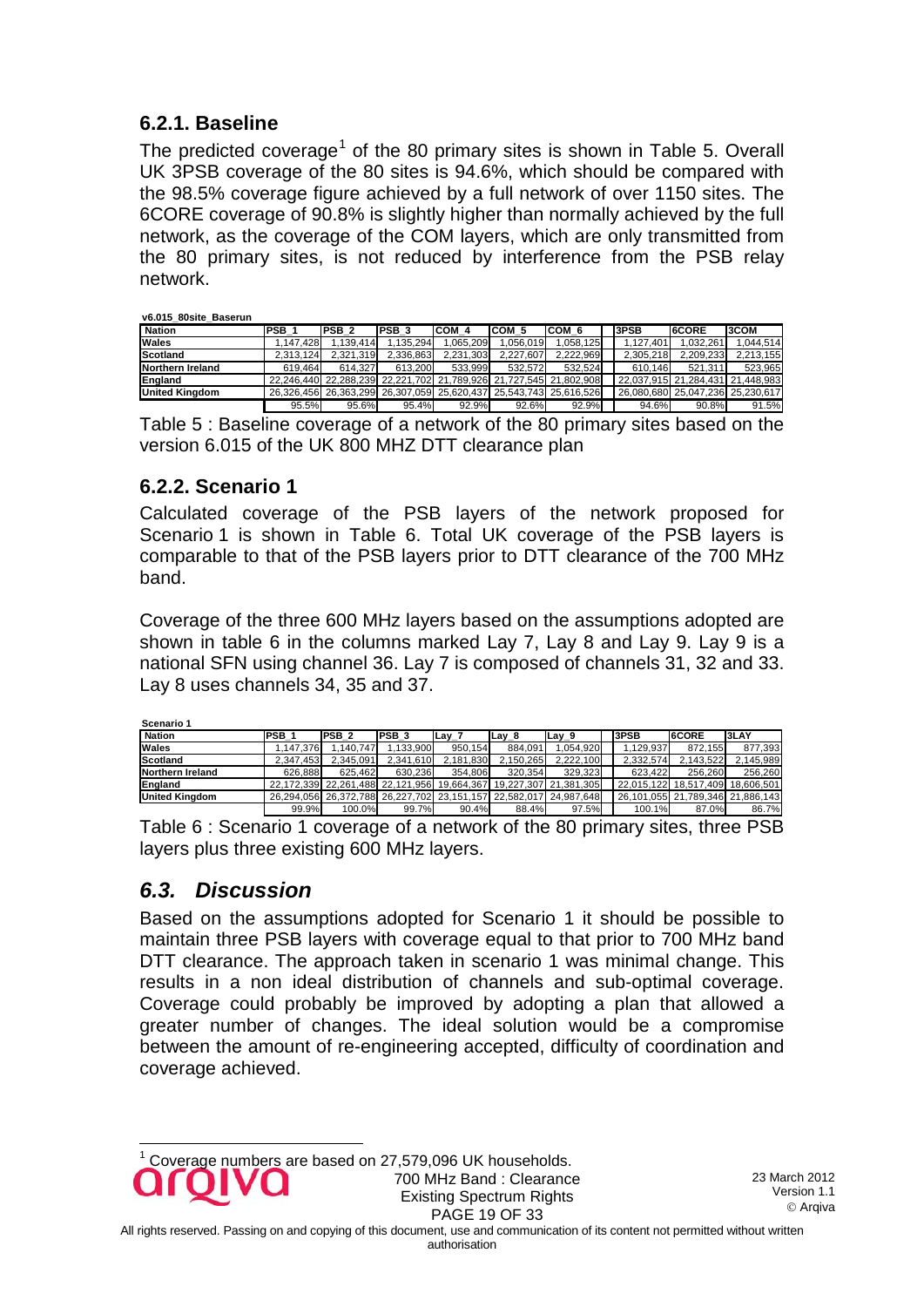The systematic approach adopted means that, as it is not part of any standard channel grouping, channel 48 is unused.

As the 600 MHz layers are clear of 700 MHz, services planned for these channels would be unaffected. In fact, coverage of the 600 MHz channels could be improved post 700 MHz clearance as, presently, services planned for these channels are limited by access to infrastructure.

Channel 38 remains available to PMSE.

## <span id="page-19-0"></span>**7. Scenario 2 – 3PSB + 3COM**

This scenario investigated the coverage that could be achieved if the three PSB layers were planned in the same manner as scenario 1 and the three COM layers were reconstructed from the 600 MHz channels plus unused or lightly used channels allocated to the PSB layers, channels 48, 29 and 30.

The first pass of the plan used the same channel allocations for PSB services as scenario 1. As this resulted in about a 1% fall in PSB coverage, due to use of channels 29 and 30 by the COM layers, the allocation of channels was iterated twice to improve coverage. This resulted in the changes to the scenario 1 channel allocation as listed below. The channel allocation is summarised graphically in Figure 2.

**Mendip** uses channels 39, 42 and 45 released by the COM services at Wenvoe. As a consequence **Hannington** PSB services have to move off channels 39, 42 and 45 on to channels 40, 43 and 46.

**Midhurst** uses channels 39, 42 and 45 released by the PSB services at Hannington.

With Mendip using channels 39, 42 and 45, **Beacon Hill** has to move on to channels 40, 43 and 46.

**Whitehawk Hill** uses channels 40, 43 and 46.

To release channel 30 for use by the COM services, the PSB layer on channel 30 at **The Wrekin** has been moved on to channel 29.

The first COM layer, COM6 has been constructed using channels 29, 30, 36 and 48, arranged as shown in Figure 3. The second two COM layers are composed of channels 31, 32 and 33 for COM5 and channels 34, 35 and 37 for COM6.

Whilst COM5 and COM6 use the same channels as 600 MHz Layers 7 & 8 in scenario 1, the ERP of the services has been increased – within coordination limits. As such, coverage of COM5 & 6 in scenario 2 is expected to be higher than coverage of Layers 7 & 8 in scenario 1.



700 MHz Band : Clearance Existing Spectrum Rights PAGE 20 OF 33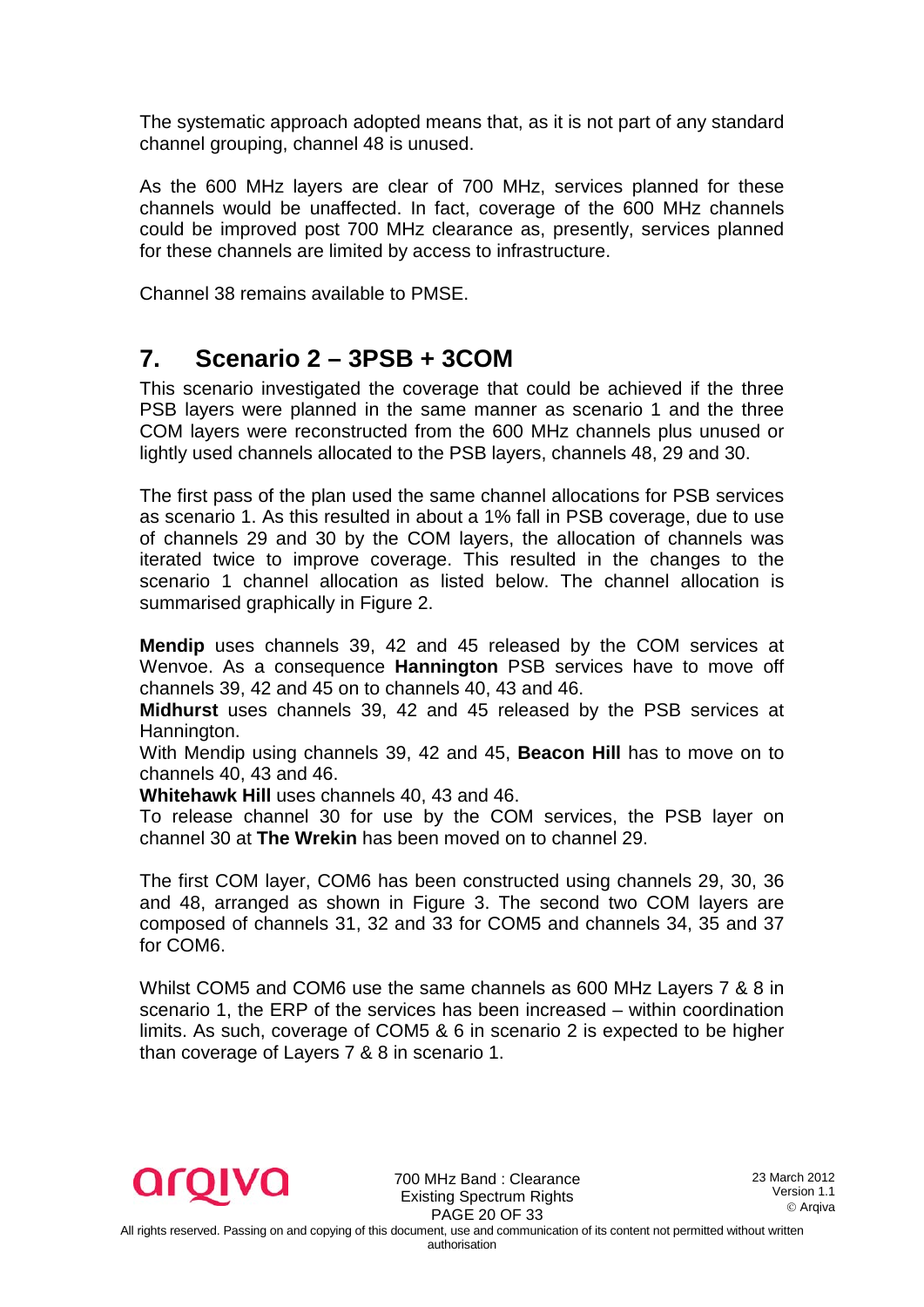

Figure 2: Scenario 2 channel redistribution to recreate the PSB layer following DTT clearance of the 700 MHz band.



700 MHz Band : Clearance Existing Spectrum Rights PAGE 21 OF 33

23 March 2012 Version 1.1 Arqiva

All rights reserved. Passing on and copying of this document, use and communication of its content not permitted without written authorisation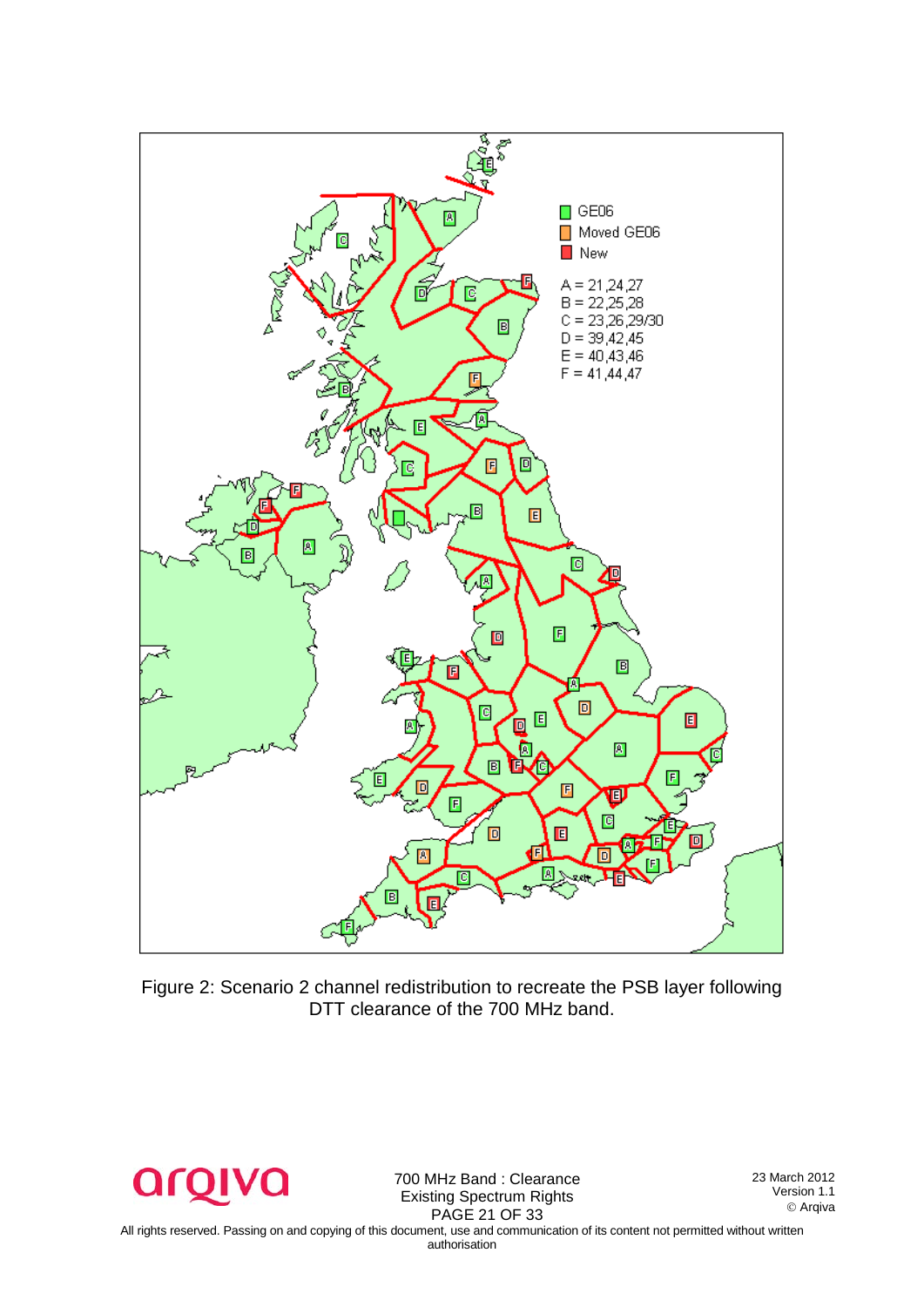

Figure 3: Scenario 2 channel allocation used to model the first COM layer, COM4.

argivo

700 MHz Band : Clearance Existing Spectrum Rights PAGE 22 OF 33

23 March 2012 Version 1.1 Arqiva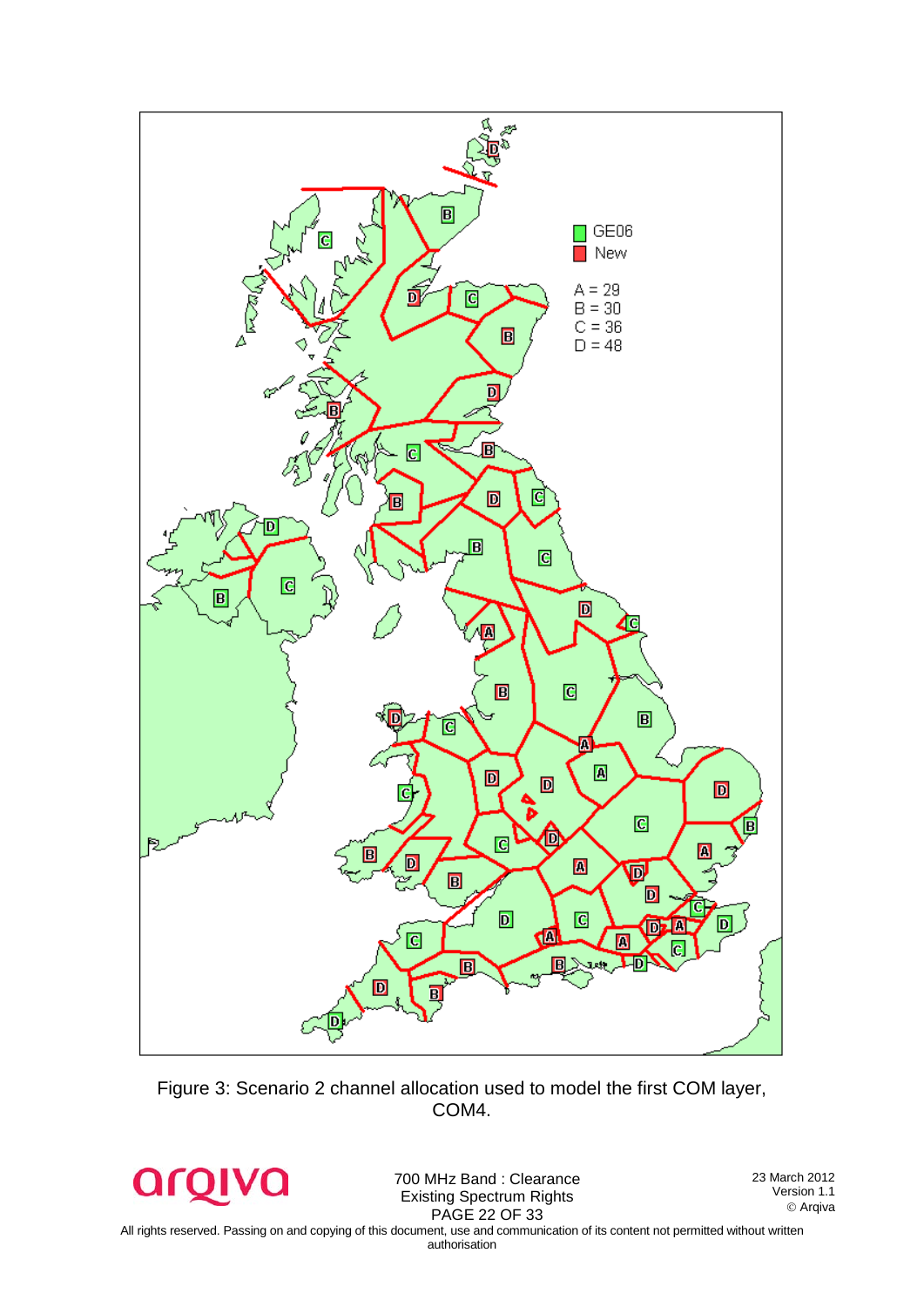### <span id="page-22-0"></span>*7.1. Coordination*

For coordination of scenario 2, PSB layers will have similar issues to those of scenario 1, but with the differences listed below. These arise as a result of the different channel allocations at certain stations. COM layers 5 & 6 being based on existing 600 MHz coordination should have no issues. COM layer 4 will require coordination of the proposed channels at a number of stations.

#### <span id="page-22-1"></span>**7.1.1. PSB Layer coordination**

The differences between scenario 1 and scenario 2 affect 6 stations. One station, The Wrekin, should not cause a problem with coordination. Of the other 5, only one, Mendip, requires coordination with both France and Ireland. The remaining four stations just affect France.

In scenario 1, Mendip took on board channels 40, 43 and 46 which put it co-channel with Sutton Coldfield. In scenario 2, Mendip uses channels 39, 42 and 45 taken from Wenvoe and Beacon Hill COMs and Hannington PSB. Midhurst would adopt channels 39, 42 and 45; Beacon Hill and Whitehawk Hill channels 40, 43 and 46. Coordination with France will be required as there are co-channel relationships with Abbeville, Brest, Caen, Le Havre, Neufchatel and Rennes.

### <span id="page-22-2"></span>**7.1.2. COM Layer coordination**

COM layers 5 and 6, being based on existing layers 7 & 8, should not require coordination. COM layer 4, being an amalgam of channels 29, 30, 36 and 48, would require coordination with Ireland at nine sites.

Use of channel 30 at Wenvoe, Presely, Winter Hill, Torosay and Darvel, channel 29 at Lancaster and channel 48 at Llanddona, Carmel and Caradon Hill would require co-ordination with Ireland due to co-channel relationships including Clermont Carn, Dungarvan, Kippure, Mount Leinster and Three Rock.

Coordination with France will also be required for the COMs for scenario 2 as there are co-channel relationships including Channel 29, 30 with Brest, Caen and Neufchatel.

None of the channels proposed for COM layer 4 should have any impact on Belgium channel allocations.

Towards The Netherlands, use of channel 29 at Sudbury and channel 48 at Tacolneston will require coordination with respect to the Dutch allotment in Zeeland. Tacolneston normally does not present any significant co-ordination issues with The Netherlands.



700 MHz Band : Clearance Existing Spectrum Rights PAGE 23 OF 33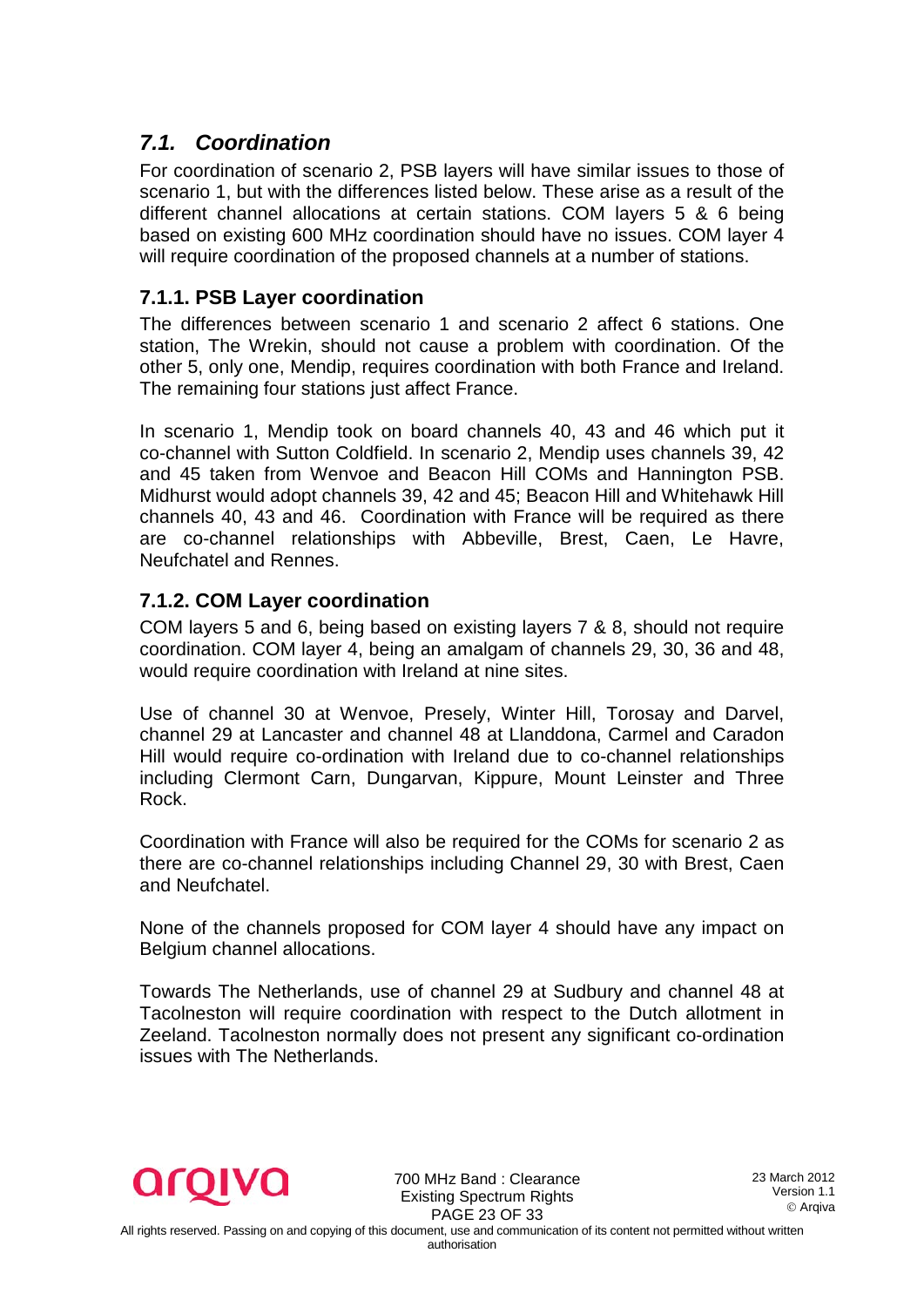### <span id="page-23-0"></span>*7.2. Coverage*

The predicted coverage of the 80 primary sites based on scenario 2 is shown in Table 7. Coverage of the PSB services is the same as the baseline figure and less than 0.1% below the coverage predicted for scenario 1. The difference in coverage compared with scenario 1 can be attributed to the use of channels 29 and 30 by COM4. This increases interference to PSB stations using these channels, resulting in a slight reduction in coverage, though this has been offset to an extent by some optimisation of channel allocations.

Whilst coverage of individual COM multiplexes is within 5% of the baseline COM coverage, the 6CORE figure is 7% lower. Though a systematic approach has been adopted, the different structure of the COM layers leads to different sources of interference for the layers, and thus a different coverage for each layer at each station. The consequence of this is that the overlap in service areas where all services are available is smaller.

| Scenario 2            |                  |                  |                  |          |          |          |          |              |             |
|-----------------------|------------------|------------------|------------------|----------|----------|----------|----------|--------------|-------------|
| <b>Nation</b>         | PSB <sub>1</sub> | PSB <sub>2</sub> | PSB <sub>3</sub> | COM 4    | ICOM 5   | ICOM 6   | 3PSB     | <b>6CORE</b> | <b>3COM</b> |
| Wales                 | 1150031          | 1143068          | 1133823          | 995251   | 1082386  | 1004164  | 1131241  | 913752       | 925870      |
| Scotland              | 2347453          | 2345091          | 2341015          | 2289042  | 2304915  | 2290165  | 2332096  | 2216881      | 2220459     |
| Northern Ireland      | 626888           | 625462           | 630236           | 549075   | 557932   | 532885   | 623422   | 487267       | 487355      |
| England               | 22214559         | 22257971         | 22092514         | 21145616 | 20952510 | 20710482 | 21996808 | 19810997     | 19975919    |
| <b>United Kingdom</b> | 26338931         | 26371592         | 26197588         | 24978984 | 24897743 | 24537696 | 26083567 | 23428897     | 23609603    |
|                       | 100.0%           | 100.0%           | 99.6%            | 97.5%    | 97.5%    | 95.8%    | 100.0%   | 93.5%        | 93.6%       |

Table 7 : Scenario 2 coverage of a network of the 80 primary sites, three PSB layers plus three COM layers based on the use of DVB-T2.

### <span id="page-23-1"></span>*7.3. Discussion*

Based on the assumptions adopted for Scenario 2, it should be possible to construct three PSB layers with coverage comparable to that of the PSB network prior to 700 MHz band DTT clearance. Along with the PSB layers, three COM layers can be created using a combination of the 600 MHz channels plus channels 29, 30 and 48. Coverage of these COM layers will be less than that of the existing COM services.

There is scope for further optimising the solution both to improve coverage and to ease some of the potential coordination problems. For example, as part of such an optimisation, use of channels 22 and 25 at Stockland Hill, for the layer 4 and 6 COM services, and channel 28 at Rowridge for the COM4 service should improve both COM coverage from these two stations as well as PSB coverage at Crystal Palace. These changes would not introduce any new sources of interference to the PSB network as they are existing channels at these stations. Further gains could be made by optimising coverage in the Midlands, possibly by more extensive use of SFNs for the COM services to avoid the interaction between The Wrekin PSB and Waltham COM services on channel 29. Use of channels 22, 25 and 28 is an extension of the policy of using lightly used PSB channels. This channel group, whilst used extensively by COM multiplexes in the South in the existing plan (Stockland Hill, Rowridge and Crystal Palace) is only used by PSB services at Caradon Hill, see Annex 1.



700 MHz Band : Clearance Existing Spectrum Rights PAGE 24 OF 33

23 March 2012 Version 1.1 Arqiva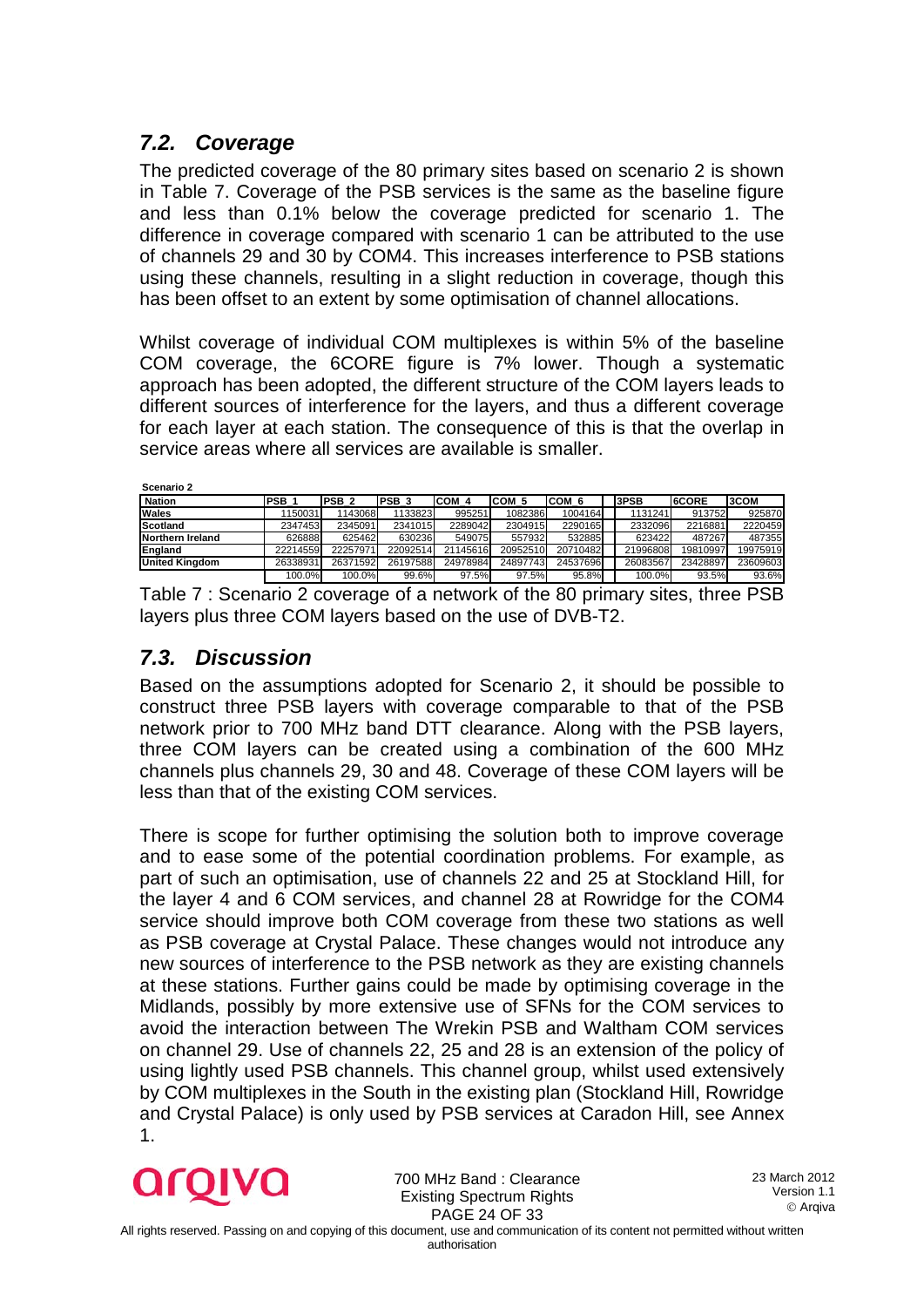Further coverage could be also recovered by using a more robust mode, albeit at the expense of reduced bit rate; though a more robust DVB-T2 service would still offer a higher data rate than present DVB-T services.

Coordination of scenario 2 will be more difficult than scenario 1, in particular coordination of the COM4 layer. Though a conservative approach has been adopted, changes resulting from coordination may result in reduced coverage of layer COM4.

As the COM layers are organised as MFNs, albeit with some use of SFN, they could operate using DVB-T though with some reduction in coverage.

## <span id="page-24-0"></span>**8. Scenario 3 – 3PSB + 3COM + 600 MHz**

Scenario 3 investigated the possibility of keeping 600 MHz spectrum and creating the 3PSB and 3COM multiplexes in the remaining channels. Under scenarios 1 and 2, the UK effectively is abandoning rights, particularly at Band IV stations. Scenario 3 aims to make maximum use of UK rights.

To try and maintain the target coverage of 98.5%, the three PSB layers have been constructed in a similar manner to that adopted for scenario 1. However, to clear spectrum for the COM multiplexes, PSB services on channels 22, 25 and 28 have been moved. To accommodate this move at a number of stations such as Caradon Hill, Durris, Brougher Mountain, it has been necessary to operate the stations as part of an SFN with adjacent stations. At Belmont it has been necessary to split the service into a north firing service that operates as part of an SFN with Bilsdale and a south firing service that operates as part of an SFN with Sandy Heath. The channel structure adopted for the PSB channels is summarised in Figure 4.

The COM layers are reconstituted as three national SFNs using channels 22, 25 and 28. The prime reason for adopting these channels for a national SFN is the UK's existing coordinated position.

With channels 22, 25 and 28 coordinated for use at Caradon Hill, Stockland Hill, Rowridge and Crystal Palace, the UK has a good coordination position with respect to France. Also, at all these stations other than Caradon Hill, the channels are used by COM services and are not reassigned to PSB services as part of clearance, i.e. under scenario 1 these are effectively abandoned. With respect to Ireland, the existing UK positions at Caradon Hill, Blaenplwyf, Caldbeck and Brougher Mountain mean that Ireland has largely avoided use of these channels in areas that interact with the UK.

Whilst the UK has good rights on channels 22, 25 and 28, use of these channels in the east of England will be restricted. Modelling of this scenario has recognised the need to protect existing French and Belgium rights on these channels by using restricted antenna patterns and restriction of the ERP where required. For example, use of these channels at Dover would be difficult because of French positions at Abbeville (channels 22, 25 and 28)



700 MHz Band : Clearance Existing Spectrum Rights PAGE 25 OF 33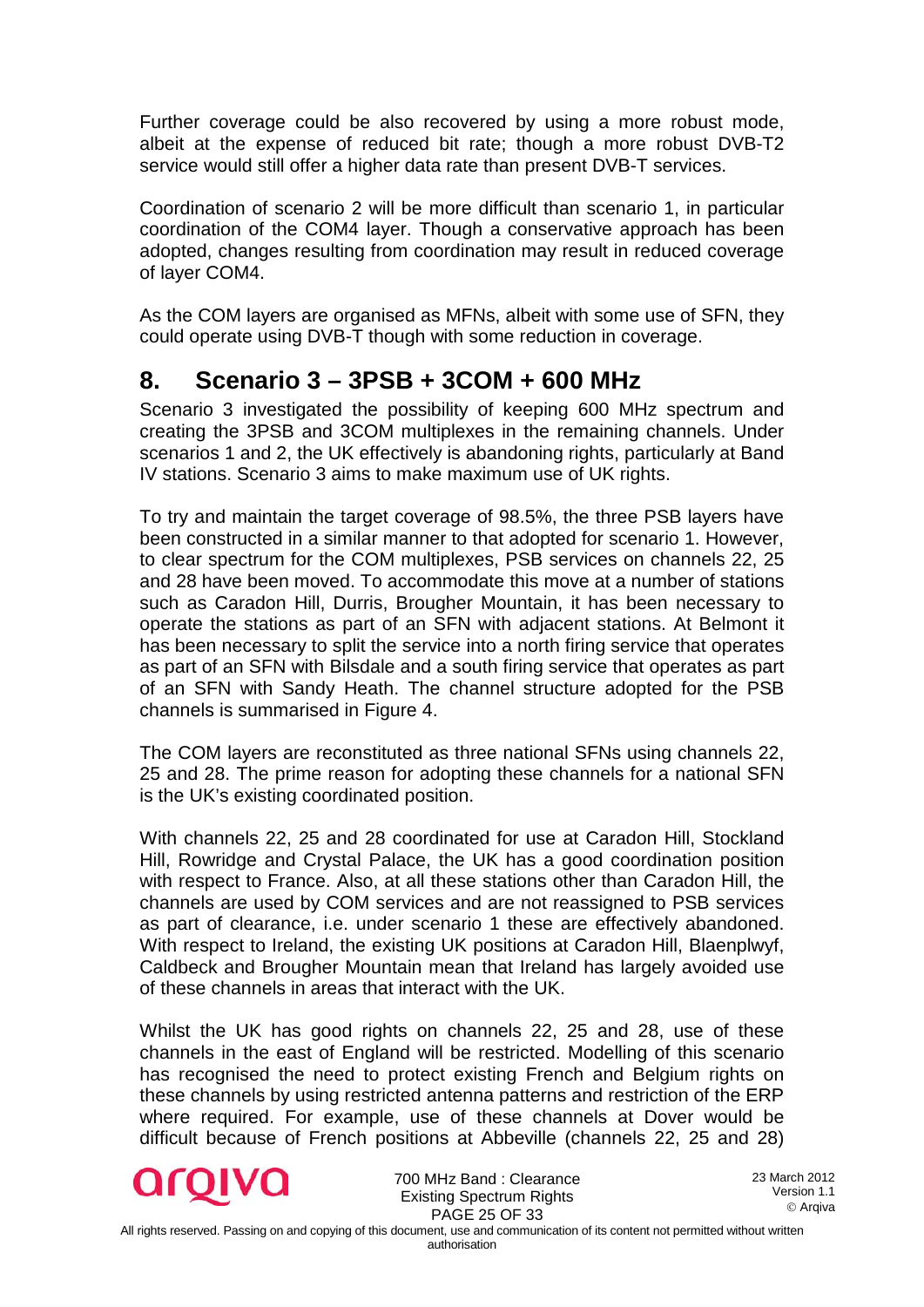and use of channel 22 by Belgium in Oost Vlaanderen. As a consequence, the ERP at Dover has been restricted to 5 kW, 13 dB below the coordinated level of existing channels, and a restricted pattern has been used. Likewise the ERP of Heathfield has been restricted to 5 kW, 9 dB below the coordinated level of existing channels



600 MHz spectrum remains as coordinated.

Figure 4: Scenario 3 channel redistribution to recreate the PSB layer following DTT clearance of the 700 MHz band.

arc

700 MHz Band : Clearance Existing Spectrum Rights PAGE 26 OF 33

23 March 2012 Version 1.1 Arqiva

All rights reserved. Passing on and copying of this document, use and communication of its content not permitted without written authorisation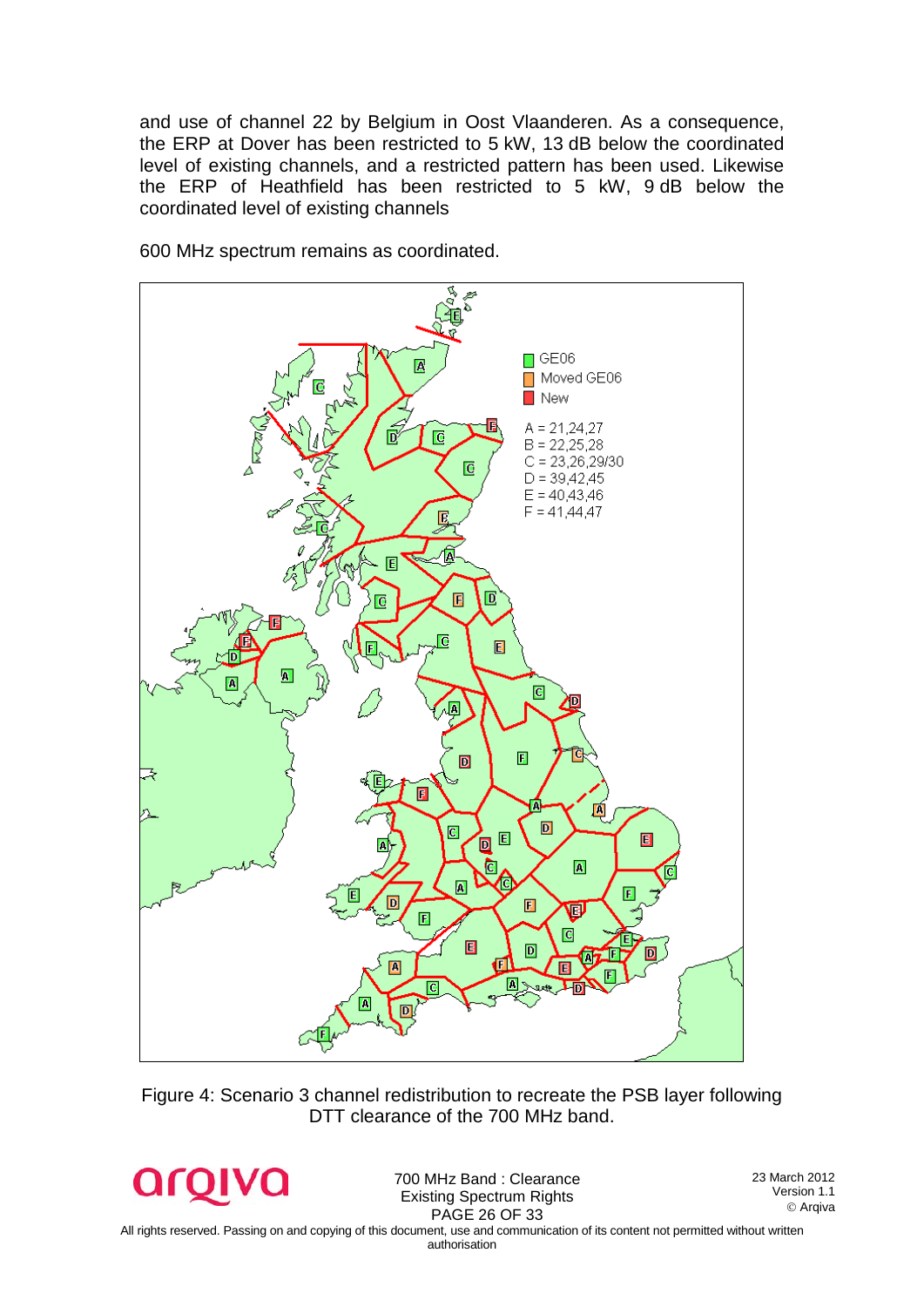### <span id="page-26-0"></span>*8.1. Coordination*

The main obstacle to coordination of scenario 3 will be the number of layers being sought by the UK. Whilst it can be argued that the scenario plan is efficient in its use of spectrum, having made extensive use of SFNs, and it is largely based on existing rights, it will be viewed as not equitable. This will mean that getting neighbouring administrations to agree to the necessary redistribution of channels required for Dover PSB services will be very difficult.

Issues regarding the number of layers will be pivotal to agreeing scenario 3. Leaving these aside however, coordination of scenario 3 PSB layers will have similar issues to those of scenario 1, but with the differences listed below. 600 MHz coordination should have no issues. Coordination of the COM layers will be difficult, particularly at stations in the east and south-east of England. It is likely that coordination of these layers may result in some compromises that reduce coverage below that predicted.

#### <span id="page-26-1"></span>**8.1.1. PSB Layer coordination**

Where channels 22, 25 and 28 have been reassigned to the COM SFNs, the PSB services adopt existing COM channels. The exception to this is Belmont but this is sufficiently distant from the Continent not to cause any significant coordination issues. In scenario 1, the COM channels at Caradon Hill were assigned to Huntshaw Cross. Within scenario 3, both Huntshaw Cross and Caradon Hill use the same channels, Caradon Hill's existing COM channels. This change would need to be negotiated with Ireland but should not present any major co-ordination issue.

#### <span id="page-26-2"></span>**8.1.2. 600 MHz coordination**

As there are no changes proposed to the UK's existing coordinated position for the channels in the 600 MHz band, coordination of these channels would simply be a case of protecting existing rights.

#### <span id="page-26-3"></span>**8.1.3. COM layer coordination**

Coordination of the COM layers will be complicated. Whilst the basis of the layers is in existing 'Spectrum Rights', to obtain national coverage, use of the channels will need to be extended. Use of the channels at Dover and Heathfield will be difficult to coordinate with France with respect to Abbeville. In a similar manner, coordination of channel 22 for use at Dover and Sudbury will be difficult with Belgium; though this could be mitigated by using channel 48 instead of channel 22 at these two stations.

With respect to Ireland, alternative channels or antenna restrictions may be needed for the COM layers at Limavady to protect the Holywell Hill coverage area. Some restriction may also be required at Llanddona and Presely to protect use of channels 22 and 25 at Kippure.



700 MHz Band : Clearance Existing Spectrum Rights PAGE 27 OF 33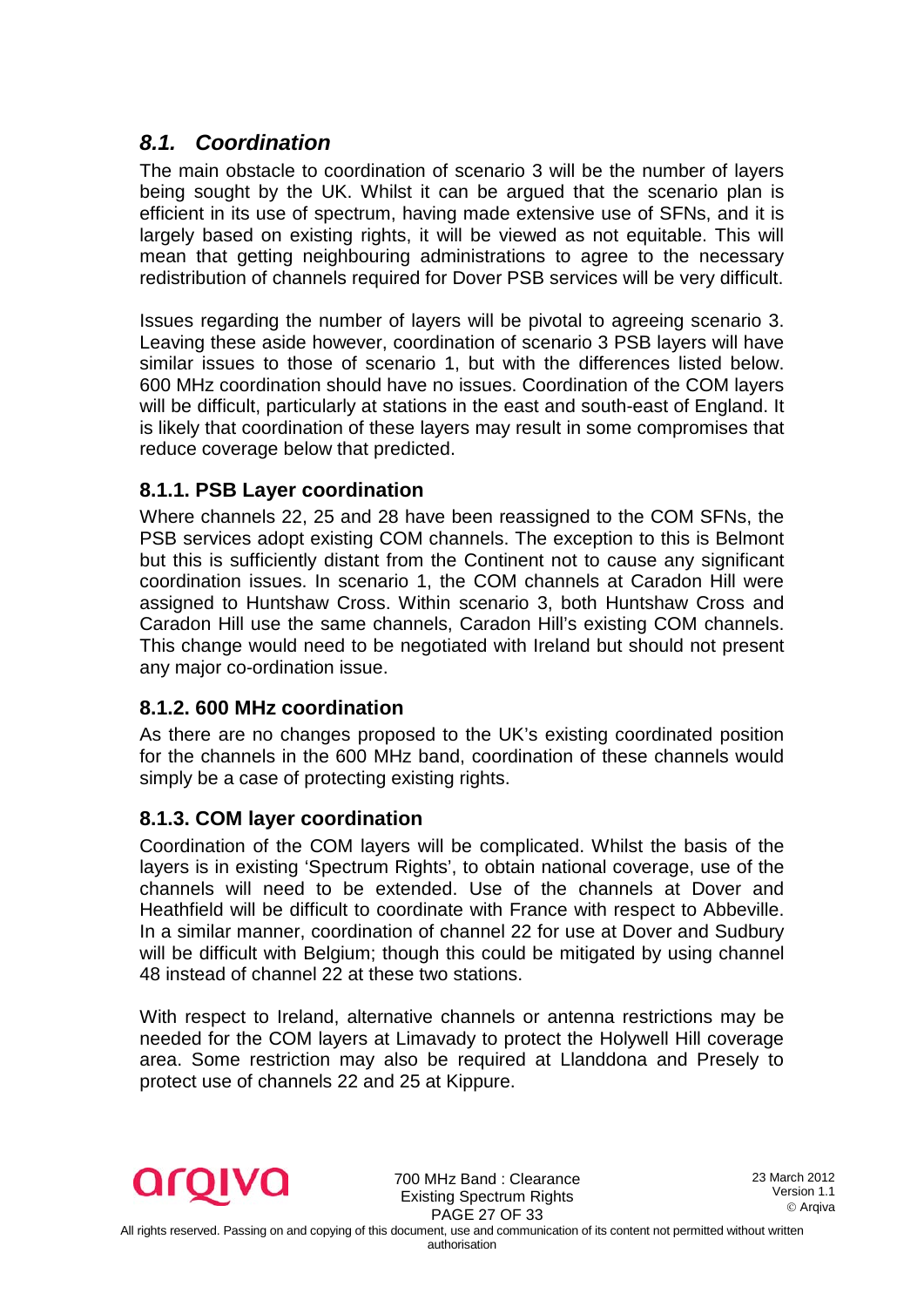### *8.2. Coverage*

<span id="page-27-0"></span>The predicted coverage of the 80 primary sites based on scenario 3 is shown in Table 8. Coverage of the PSB services is comparable to the baseline figure and is less than 0.1% below the coverage predicted for scenario 1.

Coverage of individual COM multiplexes is within 1% of the baseline COM coverage, the 6CORE figure is less than 2% lower.

| Scenario 3            |                  |                  |           |           |           |                                                                   |           |                                  |           |
|-----------------------|------------------|------------------|-----------|-----------|-----------|-------------------------------------------------------------------|-----------|----------------------------------|-----------|
| <b>Nation</b>         | PSB <sub>1</sub> | PSB <sub>2</sub> | IPSB 3    | ICOM 4    | ICOM 5    | ICOM 6                                                            | 3PSB      | <b>6CORE</b>                     | 3COM      |
| Wales                 | .146.623         | 1.140.992        | 1.134.711 | 1.129.494 | 1.116.877 | 1.121.047                                                         | 1.129.566 | 1.082.116                        | 1.109.712 |
| Scotland              | 2.319.855        | 2,318,660        | 2,311,945 | 2,305,900 | 2.299.946 | 2,324,680                                                         | 2,306,109 | 2.269.994                        | 2,291,489 |
| Northern Ireland      | 630.534          | 630.773          | 632.924   | 549.366   | 500.821   | 551.689                                                           | 628.712   | 497.958                          | 499.026   |
| England               |                  |                  |           |           |           | 22.154.053 22.242.646 22.121.401 21.397.176 21.483.380 21.182.499 |           | 22.016.279 20.742.333 21.058.182 |           |
| <b>United Kinadom</b> |                  |                  |           |           |           | 26,251,065 26,333,071 26,200,981 25,381,936 25,401,024 25,179,915 |           | 26,080,666 24,592,401 24,958,409 |           |
|                       | 99.7%            | 99.9%            | 99.6%     | 99.1%     | 99.4%     | 98.3%                                                             | 100.0%    | 98.2%                            | 98.9%     |

Table 8 : Scenario 3 coverage of a network of the 80 primary sites, three PSB layers plus three COM layers.

Coverage of the 600 MHz channels under scenario 3 is the same as that of scenario 1, see Table 6.

### <span id="page-27-1"></span>*8.3. Discussion*

In principle it appears as if 700 MHz clearance based on scenario 3 offers the possibility of achieving PSB and COM coverage that is comparable to existing coverage, whilst retaining access to the 600 MHz channels. However, though such a plan is based on existing UK rights, it is likely to be viewed as disproportionate in terms of the number of layers sought, and, as such, could prove very difficult to coordinate.

## <span id="page-27-2"></span>**9. Conclusion**

Based on existing 'Spectrum Rights', with each of the three scenarios investigated, it is possible that, post DTT clearance of the 700 MHz band, three PSB layers could be reconstructed with coverage similar to that of the existing services.

Scenarios 1 and 2 have demonstrated that, in addition to the PSB layers, three additional layers are possible. The simplest option is that presented in scenario 1, basing the three additional layers on existing 600 MHz coordination. Coverage of the layers is below that of the existing COM services, though this is in part due to the conservative assumptions made as part of this study regarding operating conditions.

The alternative presented in scenario 2 will be more difficult to coordinate because of the greater number of changes. The higher powers assumed for the 600 MHz channels, though still within agreed coordination, demonstrated that coverage close to that of the existing COM services could be achieved.

Both scenarios 1 and 2, whilst creating six layers, see the UK not using a number of its existing spectrum rights, particularly at Band IV stations. As part



700 MHz Band : Clearance Existing Spectrum Rights PAGE 28 OF 33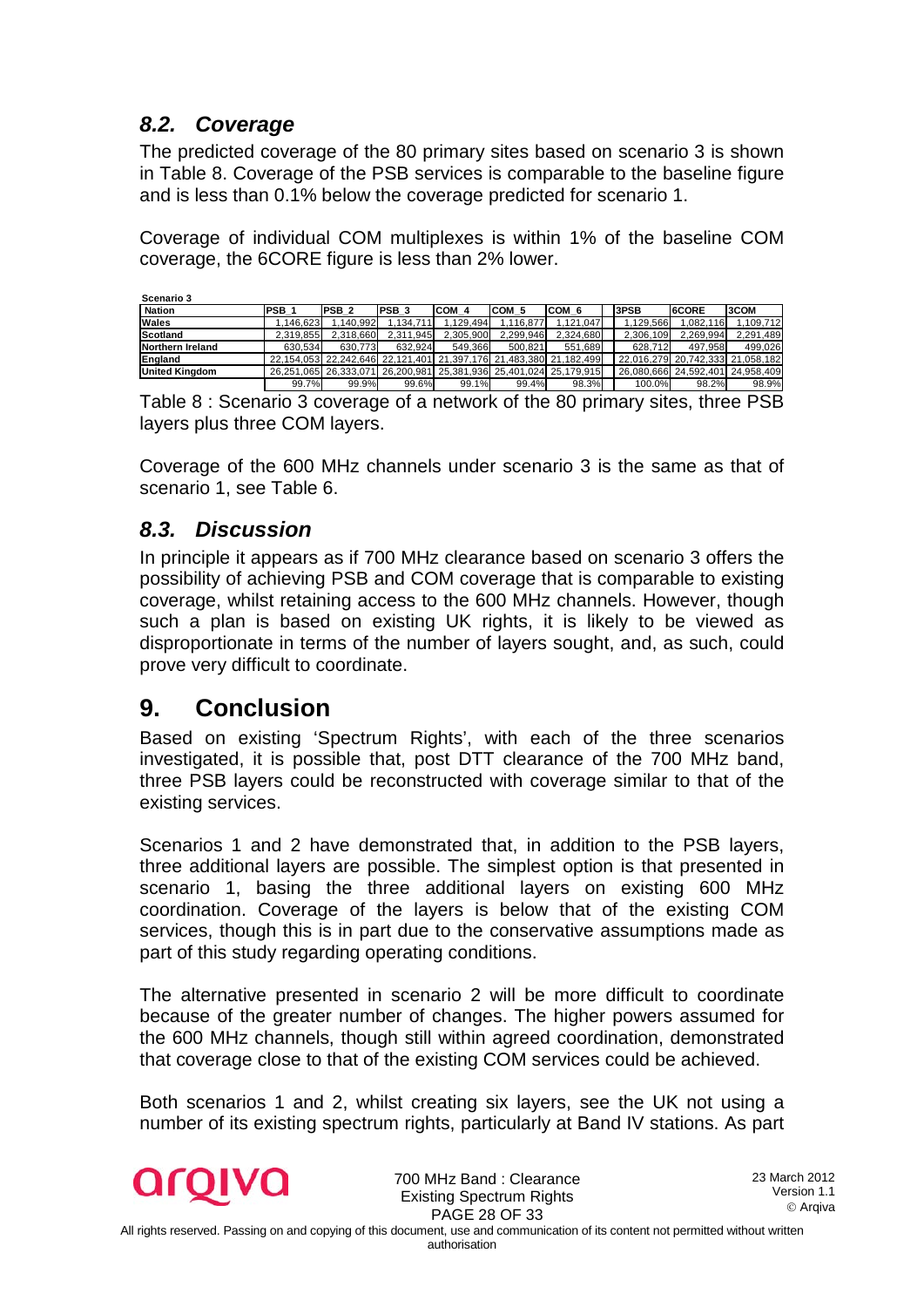of the optimisation of scenario 2, the number of such unused channels should be reduced.

The third scenario used a more radical approach to planning to see whether the existing six layers plus the 600 MHz services could be reconstructed post DTT clearance of the 700 MHz band. This investigation has shown that, by adopting the use of SFNs for the COM layers, this could be possible. However, though such a solution is based on existing 'Spectrum Rights', it would be at odds with the number of layers that our neighbours may seek. In addition, the PSB layers at Dover would require spectrum from France and Belgium to be redistributed to the UK; as such it is very unlikely that such a plan could be coordinated.

The results of the study provide an indication of what could be achieved. Optimisation of the plans should provide some gains in coverage, though these gains may be offset by additional restrictions resulting from coordination beyond those included as part of this exercise.

It must be recognised that, to maximise the coverage of the layers, DVB-T2 should be used. The layers created as national SFNs, scenario 1 layer 9 and scenario 3 the COM layers will only work if DVB-T2 is used. The other COM or 600 MHz layers, because of the limited spectrum available, have been created as MFNs using just 3 channels per layer. Though these layers are primarily arranged as an MFN, they employ a number of large SFNs and, for these to provide the required levels of coverage, DVB-T2 should be used. Use of DVB-T for these layers will result in some reduction in coverage.

The PSB layers being designed as an MFN using 6 channels per layer could operate using either DVB-T or DVB-T2.



700 MHz Band : Clearance Existing Spectrum Rights PAGE 29 OF 33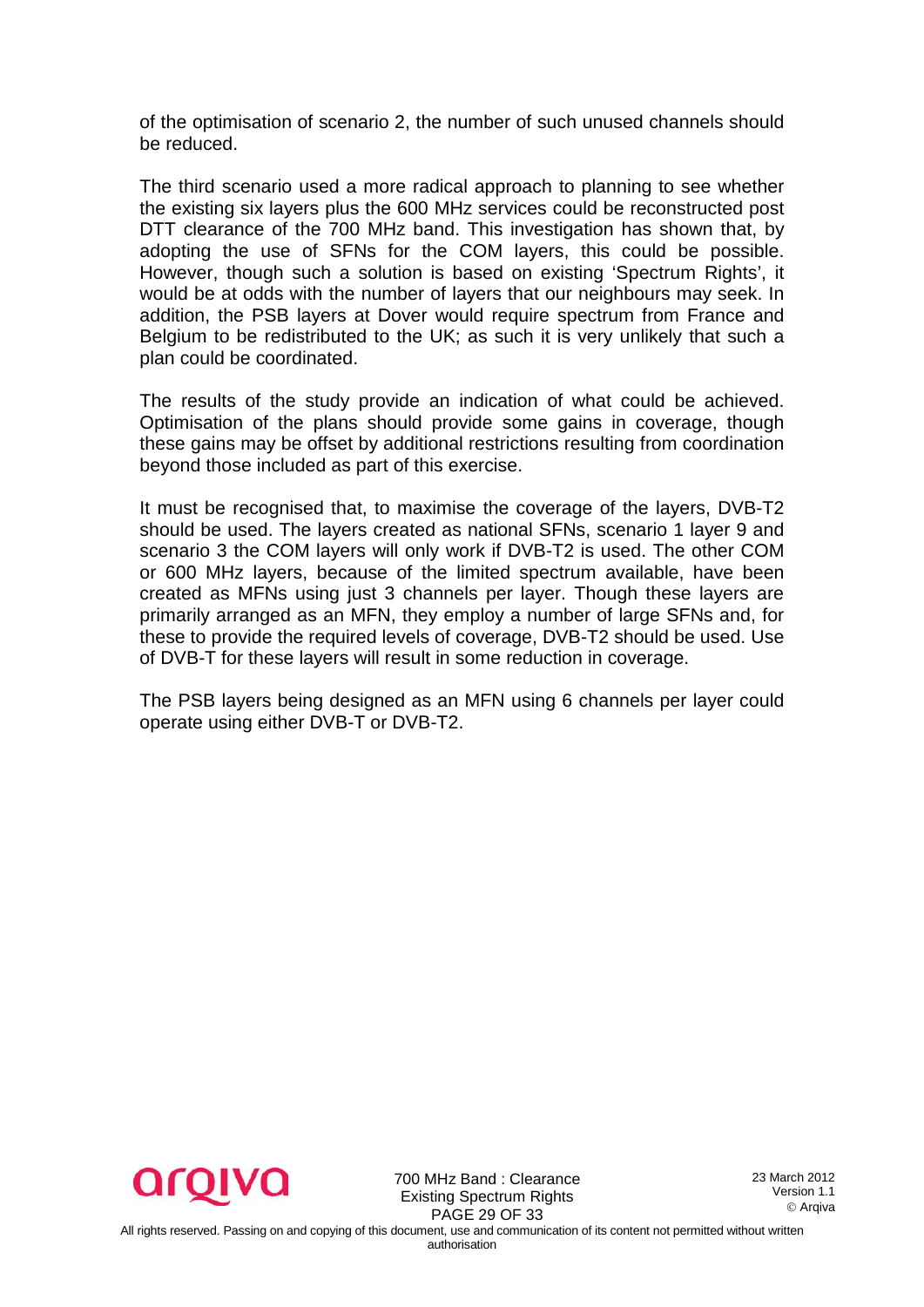## <span id="page-29-0"></span>**Annex 1 : Network Coverage based on DVB-T**

The decisions made at WRC-12 may result in an earlier DTT clearance of the 700 MHz band than originally expected. This means that the assumption used for the investigation that DTT clearance would occur sometime after 2020 and would be based on the use of DVB-T2 may be incorrect. Early DTT clearance would mean that many countries, including the UK, will not have fully migrated to DVB-T2 and any clearance plan could need an option to use DVB-T.

The use of DVB-T significantly reduces the options available to planners particularly with respect to the use of large, regional or national, SFNs. This in turn impacts the possibility of reconstituting the coverage of the COM networks in scenarios 2 and 3.

In scenario 1 the PSB networks, being based on the use of six channels per layer and each layer being arranged as an MFN, will achieve the target coverage whether DVB-T or DVB-T2 is used. All planning for the 600 MHz layers has always assumed the use of DVB-T2. However, Layers 7 & 8, being based on an MFN structure with some SFNs could operate using DVB-T albeit with reduced coverage. Layer 9, the ch36 national SFN, is only viable if operated using DVB-T2.

As with scenario 1, the coverage of the PSB networks in scenario 2 is similar, and will achieve the target coverage, whether the networks are based on DVB-T or DVB-T2. The COM networks in scenario 2, will have reduced coverage if they are required to operate using DVB-T. Table 9 shows the coverage of scenario 2 with all networks operating using the existing DVB-T mode C2E.

| <b>SCENGITO 2.1 USING DVD-1 CZL</b> |              |                  |          |          |          |          |  |          |          |          |  |
|-------------------------------------|--------------|------------------|----------|----------|----------|----------|--|----------|----------|----------|--|
| <b>Nation</b>                       | <b>PSB 1</b> | PSB <sub>2</sub> | IPSB 3   | COM 4    | ICOM 5   | ICOM 6   |  | 3PSB     | 6CORE    | 3COM     |  |
| Wales                               | 1134192      | 1128097          | 1119073  | 1044098  | 1011030  | 988341   |  | 1115739  | 915872   | 926651   |  |
| Scotland                            | 2336786      | 2331600          | 2328141  | 2268750  | 2300692  | 2287546  |  | 2320235  | 2206553  | 2211862  |  |
| Northern Ireland                    | 624961       | 623462           | 628046   | 548464   | 557458   | 533436   |  | 621448   | 488542   | 488622   |  |
| England                             | 22186661     | 22227937         | 22107840 | 20757769 | 19797301 | 19530199 |  | 22013087 | 18504818 | 18644699 |  |
| <b>United Kingdom</b>               | 26282600     | 26311096         | 26183100 | 24619081 | 23666481 | 23339522 |  | 26070509 | 22115785 | 22271834 |  |
|                                     | 99.8%        | 99.8%            | 99.5%    | 96.1%    | 92.7%    | 91.1%    |  | 100.0%   | 88.3%    | 88.3%    |  |

**Scenario 2.1 using DVB-T C2E**

Table 9 : Coverage of scenario 2 with initial optimisation based on the use of DVB-T

The network modelled has been subject to some initial optimisation compared to that presented in section 7 of the main body of the report. To provide a like for like comparison with the coverage of this network using DVB-T2, coverage of the network with initial optimisation using DVB-T2 is shown in Table 10.

| Scenario 2.1 using DVB-T2 |                  |                  |             |          |          |          |  |          |               |             |  |  |
|---------------------------|------------------|------------------|-------------|----------|----------|----------|--|----------|---------------|-------------|--|--|
| <b>Nation</b>             | PSB <sub>1</sub> | PSB <sub>2</sub> | <b>PSB3</b> | COM 4    | ICOM 5   | COM 6    |  | 3PSB     | <b>I6CORE</b> | <b>3COM</b> |  |  |
| Wales                     | 1176970          | 1169834          | 1160652     | 1094006  | 1108858  | 1081852  |  | 1157244  | 1010901       | 1022234     |  |  |
| Scotland                  | 2411100          | 2408730          | 2404688     | 2351331  | 2380111  | 2364771  |  | 2395173  | 2286789       | 2292374     |  |  |
| Northern Ireland          | 729086           | 726829           | 733130      | 635640   | 649986   | 619678   |  | 724724   | 564108        | 564231      |  |  |
| England                   | 22735510         | 22782801         | 22658768    | 21774773 | 21445468 | 21257583 |  | 22558408 | 20453125      | 20601424    |  |  |
| <b>United Kingdom</b>     | 27052666         | 27088194         | 26957238    | 25855750 | 25584423 | 25323884 |  | 26835549 | 24314923      | 24480263    |  |  |
|                           | 102.8%           | 102.7%           | 102.5%      | 100.9%   | 100.2%   | 98.9%    |  | 102.9%   | 97.1%         | 97.0%       |  |  |

Table 10 : Coverage of scenario 2 with initial optimisation based on the use of DVB-T2

**aroiva** 

700 MHz Band : Clearance Existing Spectrum Rights PAGE 30 OF 33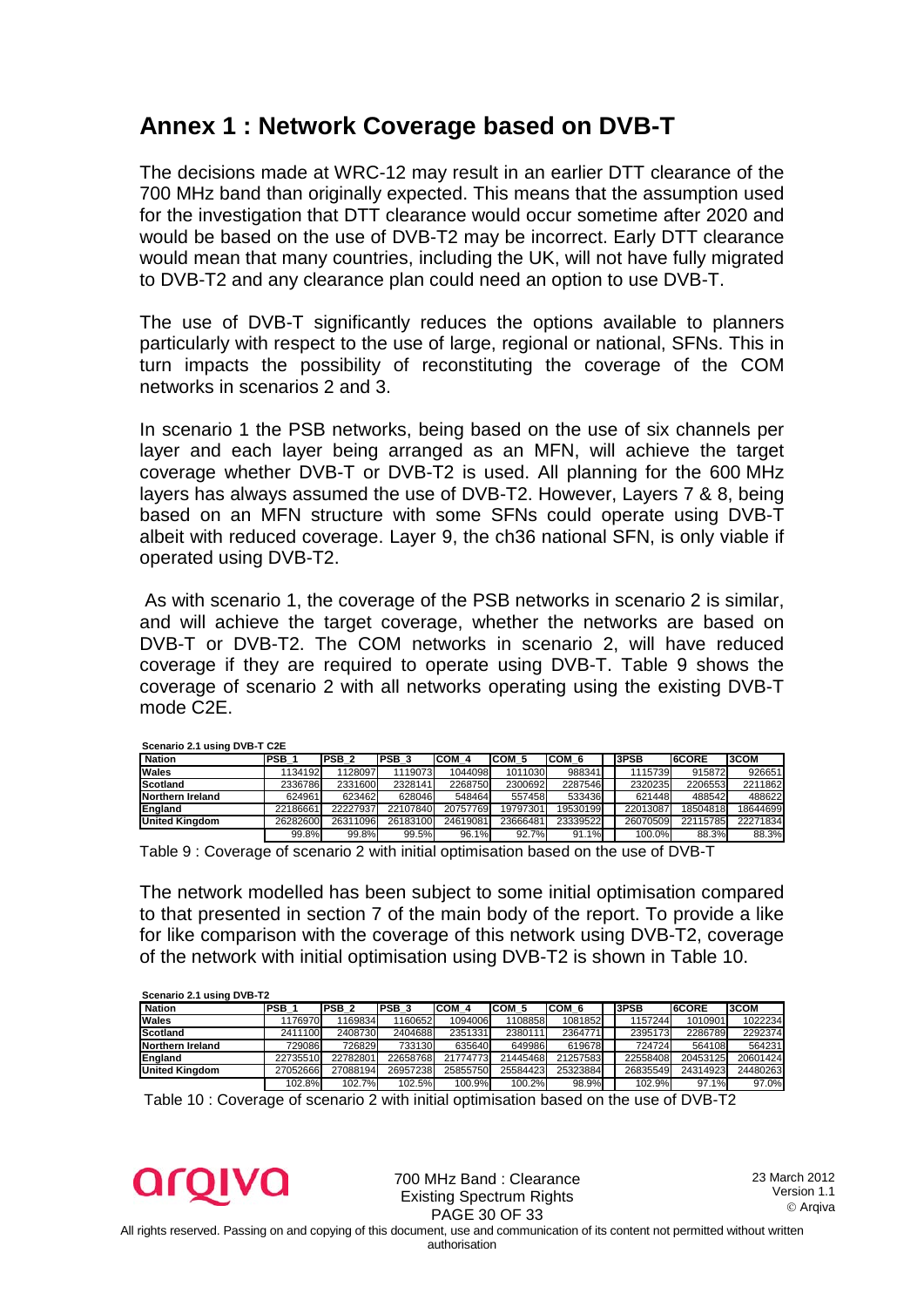With scenario 3, coverage of the PSB services is effectively independent of whether DVB-T or DVB-T2 is used. However, coverage of the COM layers which are based on national SFNs is significantly reduced, Table 11.

|                       | Occiliations all layers operating DVD-T OLL |                                                                   |                   |           |          |                       |  |            |                                  |                       |  |  |  |
|-----------------------|---------------------------------------------|-------------------------------------------------------------------|-------------------|-----------|----------|-----------------------|--|------------|----------------------------------|-----------------------|--|--|--|
| <b>Nation</b>         | PSB <sub>1</sub>                            | <b>PSB 2</b>                                                      | IPSB <sub>3</sub> | ICOM 4    | ICOM 5   | COM 6                 |  | 3PSB       | 6CORE                            | 3COM                  |  |  |  |
| <b>Wales</b>          | 1.130.702                                   | 1.125.422                                                         | .118.680          | 583.690   | 564.477  | 564.816               |  | 1.113.698  | 548.546                          | 552.963               |  |  |  |
| Scotland              | 2.305.273                                   | 2.303.455                                                         | 2.296.726         | 1.747.088 | .745.357 | 1.753.992             |  | 2.290.788  | 1.726.623                        | 1.732.217             |  |  |  |
| Northern Ireland      | 618.773                                     | 618.328                                                           | 620.078           | 497.084   | 451.445  | 485.647               |  | 615.860    | 448.692                          | 448.882               |  |  |  |
| England               |                                             | 22.000.320 22.101.754 22.032.544 13.581.507 13.634.372 13.650.456 |                   |           |          |                       |  |            | 21.861.345 13.209.663 13.309.870 |                       |  |  |  |
| <b>United Kingdom</b> |                                             | 26.055.068 26.148.959 26.068.028 16.409.369                       |                   |           |          | 16.395.651 16.454.911 |  | 25.881.691 |                                  | 15.933.524 16.043.932 |  |  |  |
|                       | 99.0%                                       | 99.2%                                                             | 99.1%             | 64.0%     | 64.2%    | 64.2%                 |  | 99.2%      | 63.6%                            | 63.6%                 |  |  |  |

**Scenario 3 all layers operating DVB-T C2E**

Table 11 : Coverage of scenario 3 based on the use of DVB-T



700 MHz Band : Clearance Existing Spectrum Rights PAGE 31 OF 33

23 March 2012 Version 1.1 Arqiva

All rights reserved. Passing on and copying of this document, use and communication of its content not permitted without written authorisation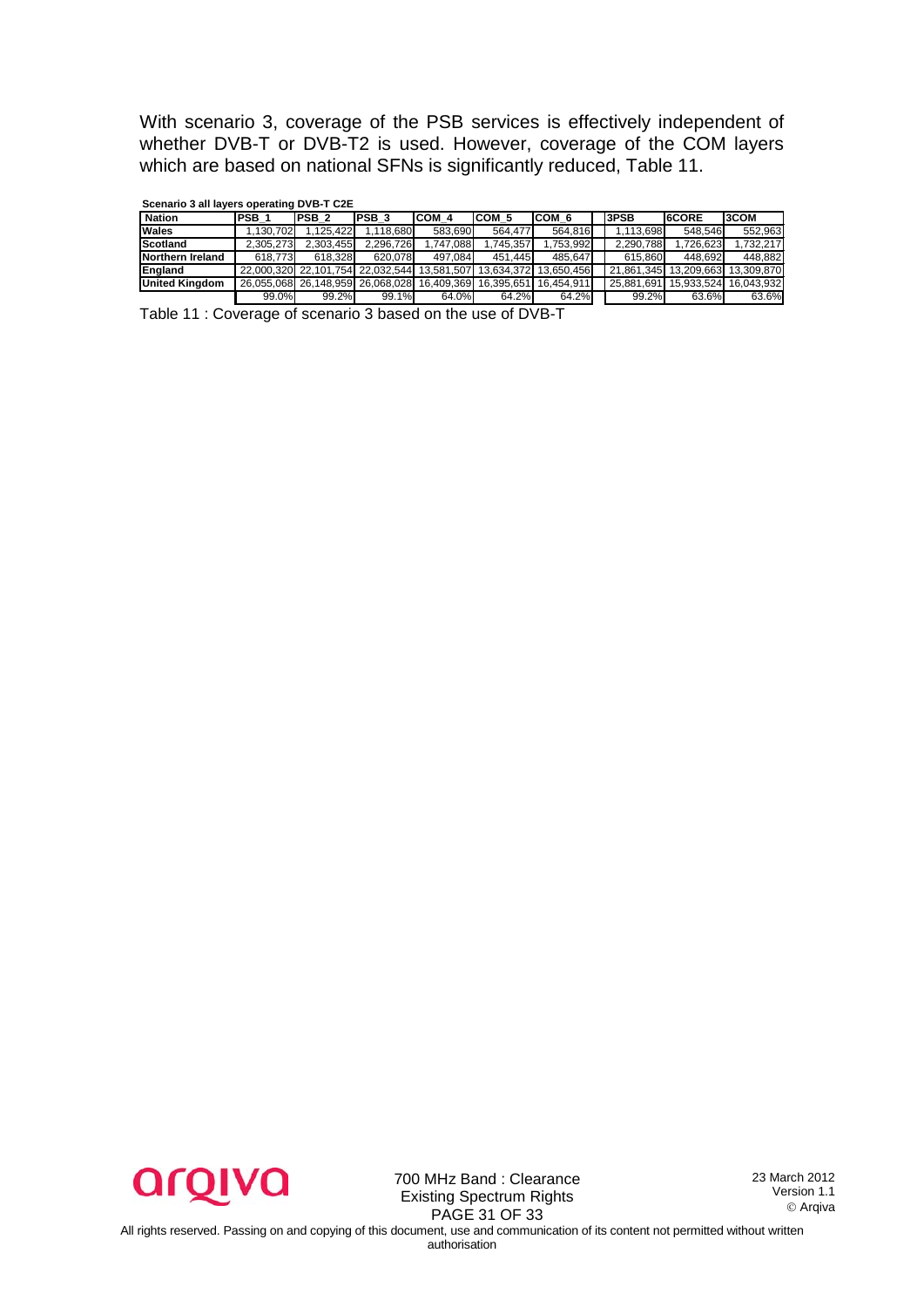# <span id="page-31-0"></span>**Annex 2 : Glossary of abbreviations**

| 3COM             | Coverage of the area where all three commercial multiplexes<br>are available                   |                                          |  |
|------------------|------------------------------------------------------------------------------------------------|------------------------------------------|--|
| 3PSB             | Coverage of the area where all three PSB multiplexes are<br>available                          |                                          |  |
| 6Core            | Coverage of the area where all six main multiplexes are<br>available                           |                                          |  |
|                  | 600 MHz Band UK released spectrum consisting of channels 31, 32, 33, 34,<br>35, 36 and 37      |                                          |  |
|                  | 800 MHz Band Released spectrum consisting of channels 61, 62, 63, 64, 65,<br>66, 67, 68 and 69 |                                          |  |
| C/N              | <b>Carrier to Noise ratio</b>                                                                  |                                          |  |
| <b>CEPT</b>      | European Conference of Postal and Telecommunication<br>Administrations                         |                                          |  |
| <b>COM</b>       | Commercial multiplex                                                                           |                                          |  |
| <b>DMOL</b>      | Digital television Multiplex Operators Limited                                                 |                                          |  |
| <b>DSO</b>       | Digital switchover                                                                             |                                          |  |
| <b>DTT</b>       | <b>Digital Terrestrial Television</b>                                                          |                                          |  |
| DVB-T            | Digital Video Broadcasting - Terrestrial; the original system<br>standard                      |                                          |  |
| DVB-T2           | Digital Video Broadcasting – Terrestrial; the new version of<br>DVB-T                          |                                          |  |
| ERP              | <b>Effective Radiated Power</b>                                                                |                                          |  |
| <b>EPG</b>       | Electronic Programme Guide                                                                     |                                          |  |
| <b>FEC</b>       | <b>Forward Error Correction</b>                                                                |                                          |  |
| GE <sub>06</sub> | GE06 agreement, Geneva 2006                                                                    |                                          |  |
| GI               | Geographically Interleaved                                                                     |                                          |  |
| <b>ITC</b>       | Independent Television Commission (now part of Ofcom)                                          |                                          |  |
| ITU              | <b>International Telecommunication Union</b>                                                   |                                          |  |
| JPP              | <b>Joint Planning Project</b>                                                                  |                                          |  |
| Mbit/s           | Megabits per second                                                                            |                                          |  |
| <b>MFN</b>       | <b>Multi-frequency Network</b>                                                                 |                                          |  |
| <b>MHz</b>       | Megahertz                                                                                      |                                          |  |
| <b>PMSE</b>      | <b>Programme Making and Special Events</b>                                                     |                                          |  |
| <b>PSB</b>       | Public-service broadcasting                                                                    |                                          |  |
| QAM              | <b>Quadrature Amplitude Modulation</b>                                                         |                                          |  |
|                  | 700 MHz Band: Clearance<br><b>Existing Spectrum Rights</b>                                     | 23 March 2012<br>Version 1.1<br>© Arqiva |  |